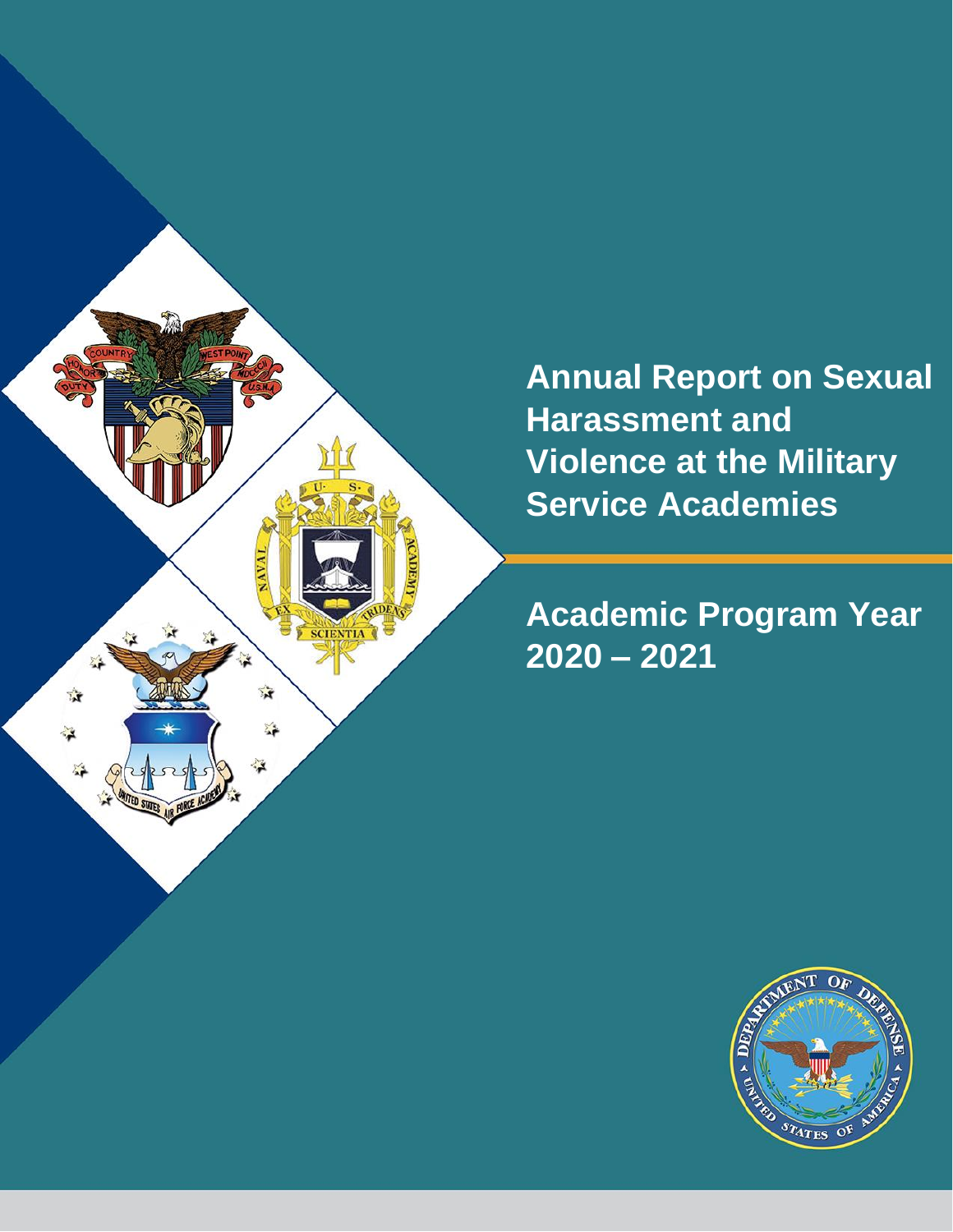

#### **UNDER SECRETARY OF DEFENSE 4000 DEFENSE PENTAGON WASHINGTON, D.C. 20301-4000**

FEB 1 5 2022

The Honorable Jack Reed Chairman **Committee on Armed Services United States Senate** Washington, DC 20510

Dear Mr. Chairman:

The Department's response to section 532 of the John Warner National Defense Authorization Act for the Fiscal Year 2007 (Public Law 109-364) is enclosed. Section 532 requires an annual report for each Academic Program Year on the effectiveness of the policies, training, and procedures of the Military Service Academies regarding sexual harassment and sexual violence involving personnel at the United States Military Academy, United States Naval Academy, and United States Air Force Academy.

This report for Academic Program Year 2020-2021 includes analysis of data collected during virtual and on-site feedback sessions with Academy leaders and their Sexual Assault Prevention and Response (SAPR) and Military Equal Opportunity (MEO) personnel; an examination of Academies' self-assessments; an analysis of sexual assault and sexual harassment incident reporting data; review of compliance assessments conducted by the Military Departments; and the preliminary results for the 2021 Academy Climate and Networking Study, which fulfills this year's cadet and midshipman focus group requirement.

The Department encourages greater reporting of misconduct as it provides the opportunity to ensure victims have access to support and restorative care and an opportunity to hold alleged offenders appropriately accountable. Accordingly, this year's report finds an overall increase in sexual harassment complaints and sexual assault reports. A cadet and midshipmen focus group study was required this academic program year and a sexual assault prevalence survey was not completed. Thus, the Department cannot further qualify the rationale for the reporting increases observed. The next Service Academy Gender Relations survey is currently scheduled to be fielded this forthcoming April. Each Academy reports compliance with Department of Defense (DoD) and Service SAPR and MEO policies. The Department's own assessment activity found evidence to confirm that key program elements are in place, staffed, and with required documentation present.

The Academies continue to make strides in their efforts to reduce and prevent sexual assault, increase sexual assault and sexual harassment reporting, and strengthen victim assistance. Still, there is more to do to ensure our future leaders develop and mature in an environment free of sexual harassment and sexual assault. DoD has an unwavering resolve to end sexual harassment and sexual assault at the Academies. To this end, I have directed a number of program enhancements to promote further progress. The Department and Military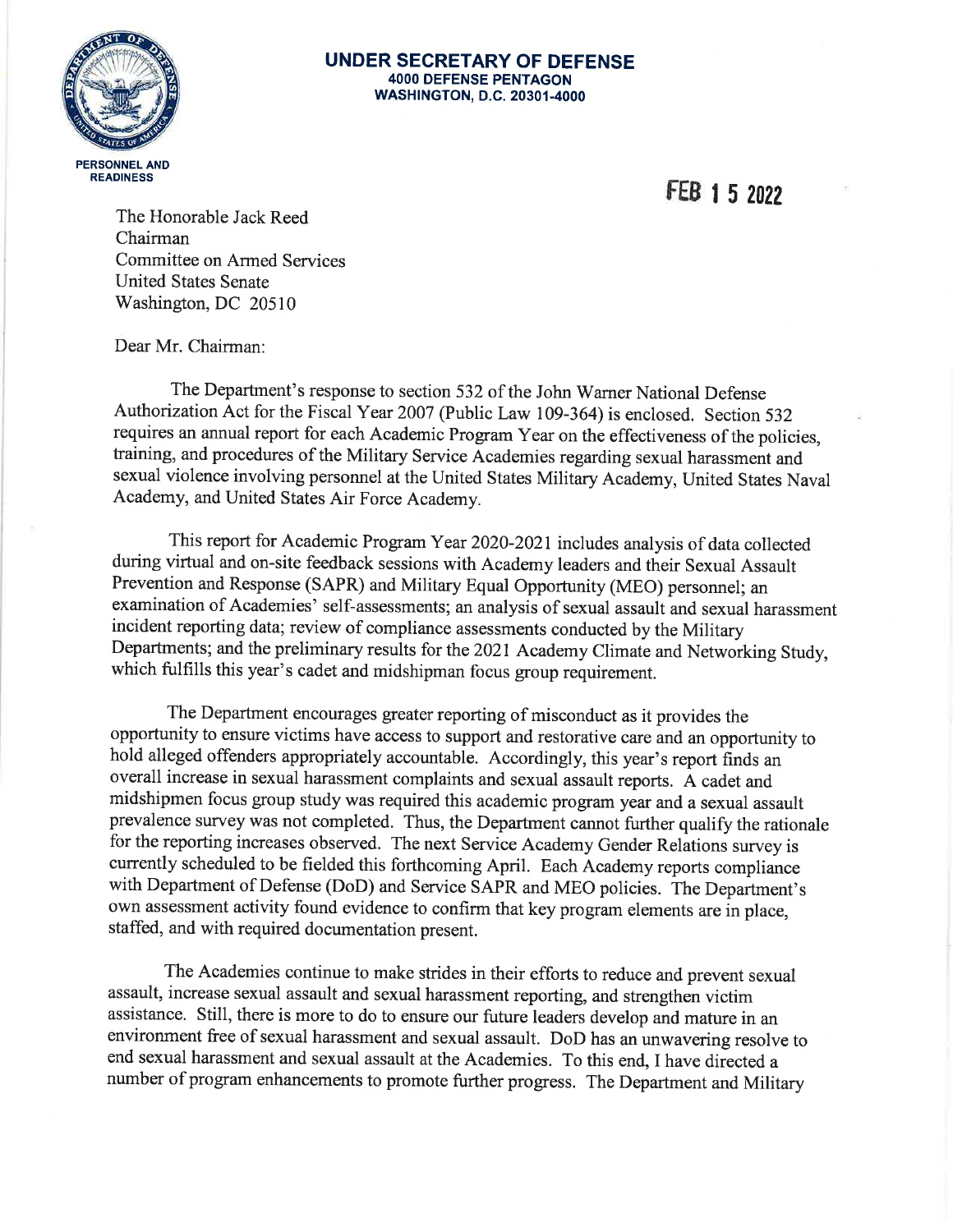Services will work closely with the Academies to ensure measurable improvements continue. In addition, the Academies will be implementing applicable recommendations made by the Secretary of Defense's Independent Review Commission on Sexual Assault in the Military, as approved by the Secretary of Defense, and will continue to align their efforts with immediate actions directed by the Secretary in February 2021.

Thank you for your continued strong support for our Service members. I am sending a similar letter to the Committee on Armed Services of the House of Representatives.

Sincerely,

This  $\mathcal{V}$  /2  $-4/$ 

Gilbert R. Cisneros, Jr.

Enclosure: As stated

cc: The Honorable James M. Inhofe **Ranking Member**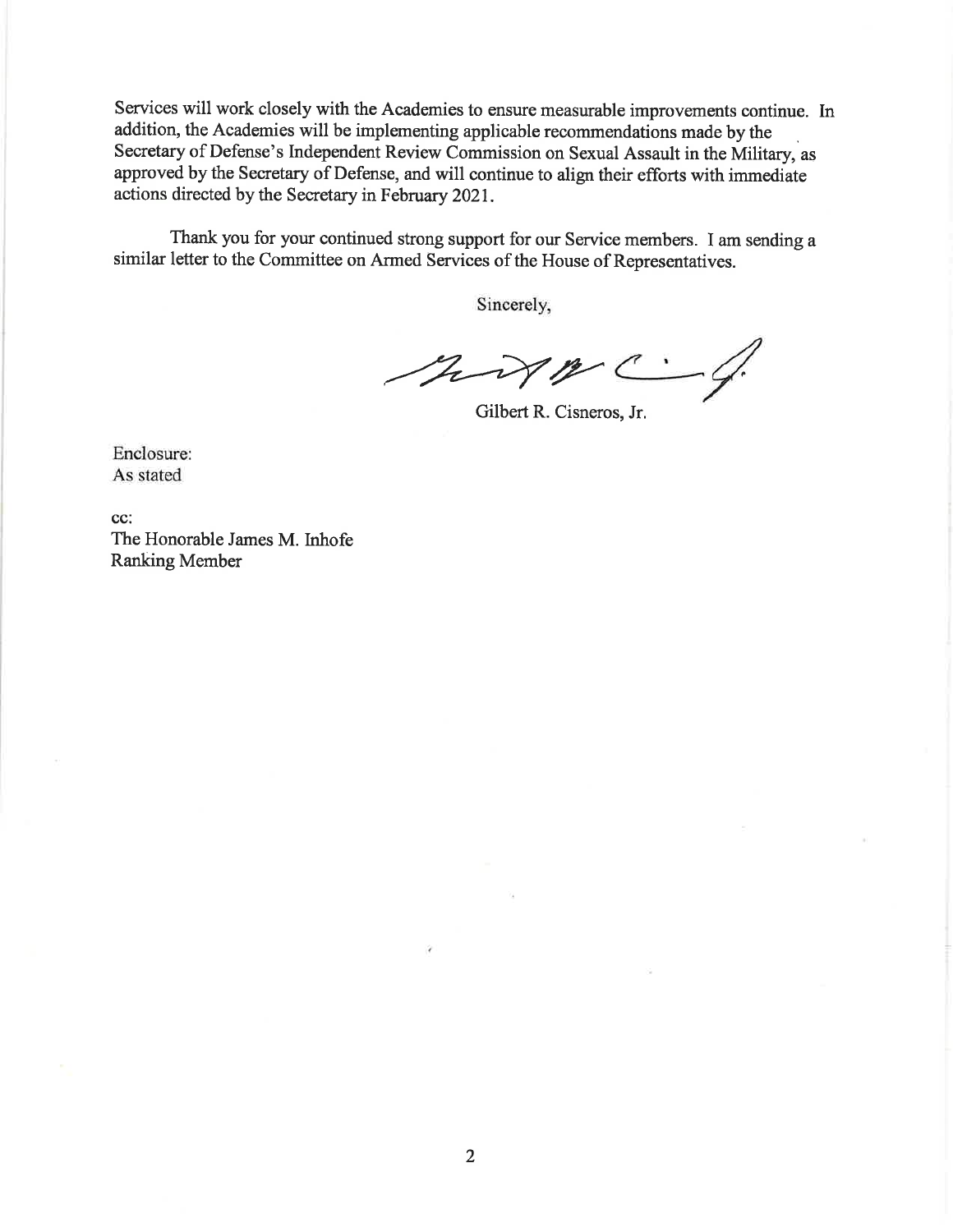

#### **UNDER SECRETARY OF DEFENSE 4000 DEFENSE PENTAGON WASHINGTON, D.C. 20301-4000**

FEB 1 5 2022

The Honorable Adam Smith Chairman Committee on Armed Services U.S. House of Representatives Washington, DC 20515

Dear Mr. Chairman:

The Department's response to section 532 of the John Warner National Defense Authorization Act for the Fiscal Year 2007 (Public Law 109-364) is enclosed. Section 532 requires an annual report for each Academic Program Year on the effectiveness of the policies, training, and procedures of the Military Service Academies regarding sexual harassment and sexual violence involving personnel at the United States Military Academy, United States Naval Academy, and United States Air Force Academy.

This report for Academic Program Year 2020-2021 includes analysis of data collected during virtual and on-site feedback sessions with Academy leaders and their Sexual Assault Prevention and Response (SAPR) and Military Equal Opportunity (MEO) personnel; an examination of Academies' self-assessments; an analysis of sexual assault and sexual harassment incident reporting data; review of compliance assessments conducted by the Military Departments; and the preliminary results for the 2021 Academy Climate and Networking Study, which fulfills this year's cadet and midshipman focus group requirement.

The Department encourages greater reporting of misconduct as it provides the opportunity to ensure victims have access to support and restorative care and an opportunity to hold alleged offenders appropriately accountable. Accordingly, this year's report finds an overall increase in sexual harassment complaints and sexual assault reports. A cadet and midshipmen focus group study was required this academic program year and a sexual assault prevalence survey was not completed. Thus, the Department cannot further qualify the rationale for the reporting increases observed. The next Service Academy Gender Relations survey is currently scheduled to be fielded this forthcoming April. Each Academy reports compliance with Department of Defense (DoD) and Service SAPR and MEO policies. The Department's own assessment activity found evidence to confirm that key program elements are in place, staffed, and with required documentation present.

The Academies continue to make strides in their efforts to reduce and prevent sexual assault, increase sexual assault and sexual harassment reporting, and strengthen victim assistance. Still, there is more to do to ensure our future leaders develop and mature in an environment free of sexual harassment and sexual assault. DoD has an unwavering resolve to end sexual harassment and sexual assault at the Academies. To this end, I have directed a number of program enhancements to promote further progress. The Department and Military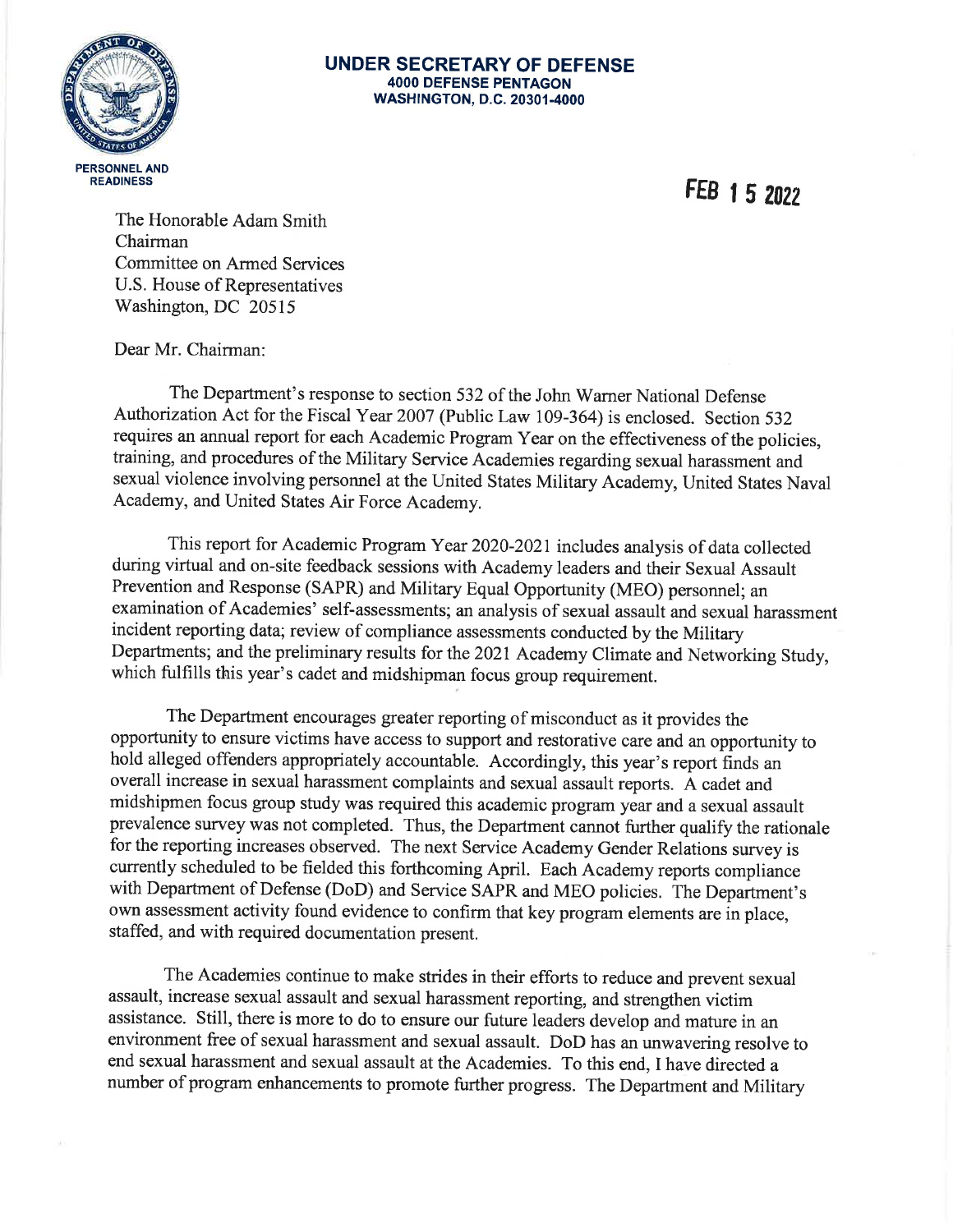Services will work closely with the Academies to ensure measurable improvements continue. In addition, the Academies will be implementing applicable recommendations made by the Secretary of Defense's Independent Review Commission on Sexual Assault in the Military, as approved by the Secretary of Defense, and will continue to align their efforts with immediate actions directed by the Secretary in February 2021.

Thank you for your continued strong support for our Service members. I am sending a similar letter to the Committee on Armed Services Committee on Armed Services of the Senate.

Sincerely,

ning 19 -4

Gilbert R. Cisneros, Jr.

Enclosure: As stated

cc: The Honorable Mike D. Rogers **Ranking Member**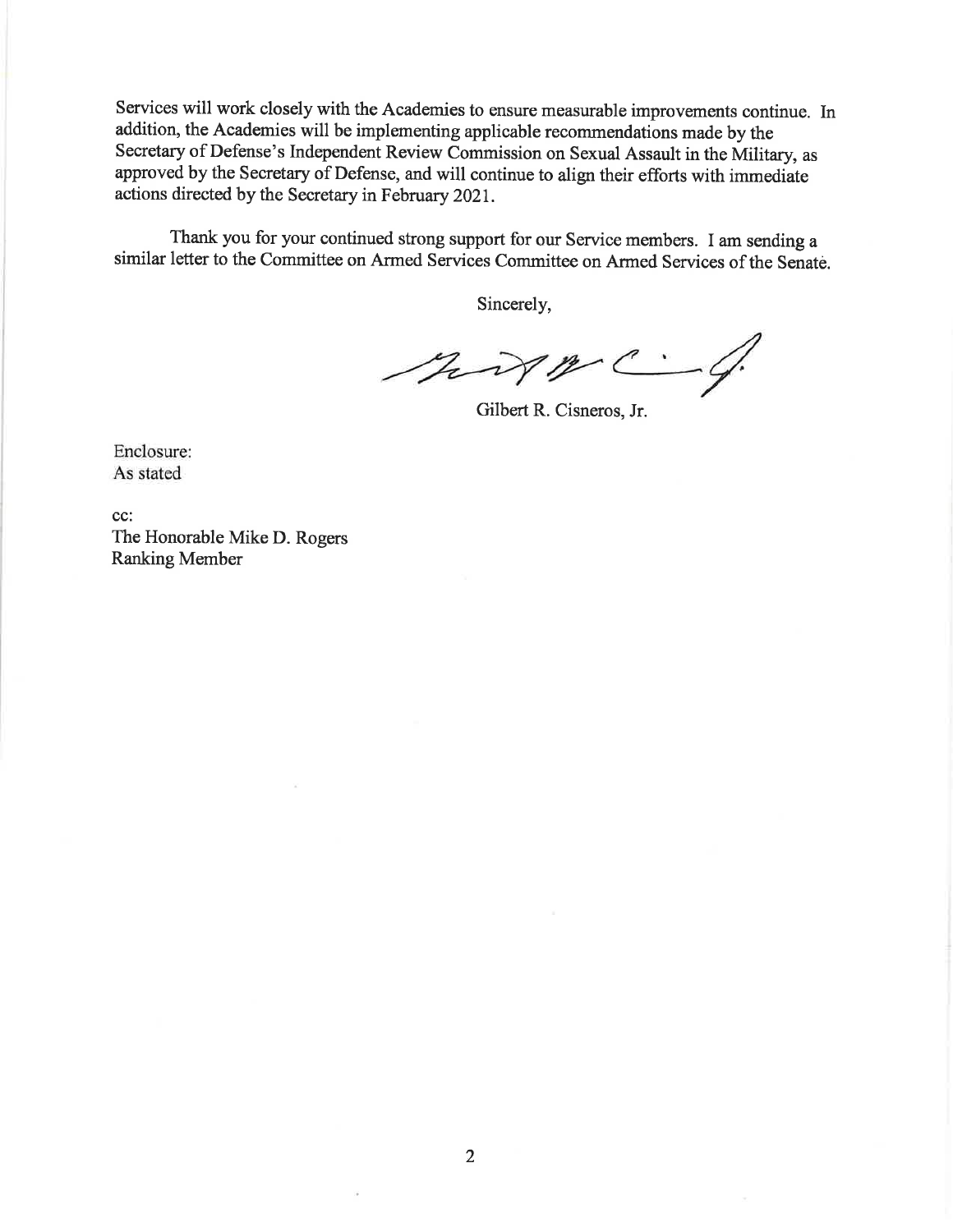

Department of Defense Annual Report on Sexual Harassment and Violence at the Military Service Academies, Academic Program Year 2020-2021

> The estimated cost of this report or study for the Department of Defense is approximately \$485,000 in Academic Program Year 2020-2021. This includes \$232,000 in expenses and \$253,000 in DoD labor. Generated on 2021Dec13 RefID: DC6A41C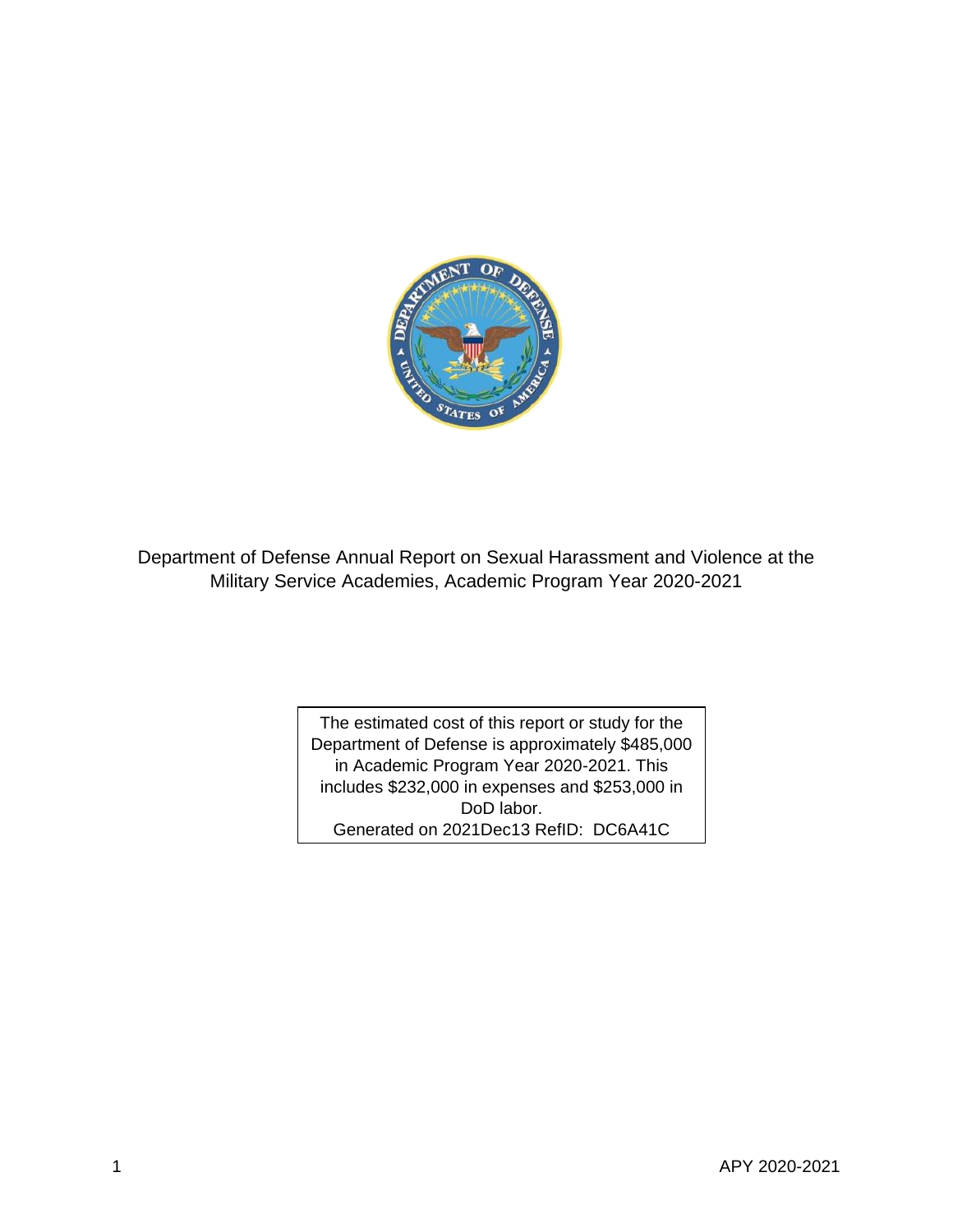# **Contents**

# <span id="page-6-0"></span>List of Appendices

Appendix A: United States Military Academy Programmatic and Compliance Assessment Report

Appendix B: United States Naval Academy Programmatic and Compliance Assessment Report

Appendix C: United States Air Force Academy Programmatic and Compliance Assessment Report

Appendix D: Statistical Data on Sexual Harassment and Sexual Assault

Appendix E: Aggregate Data Matrices and Military Service Academy Case Synopses

Appendix F: List of Acronyms

Appendix G: Office of People Analytics *2021 Academy Climate and Networking Study: Executive Summary*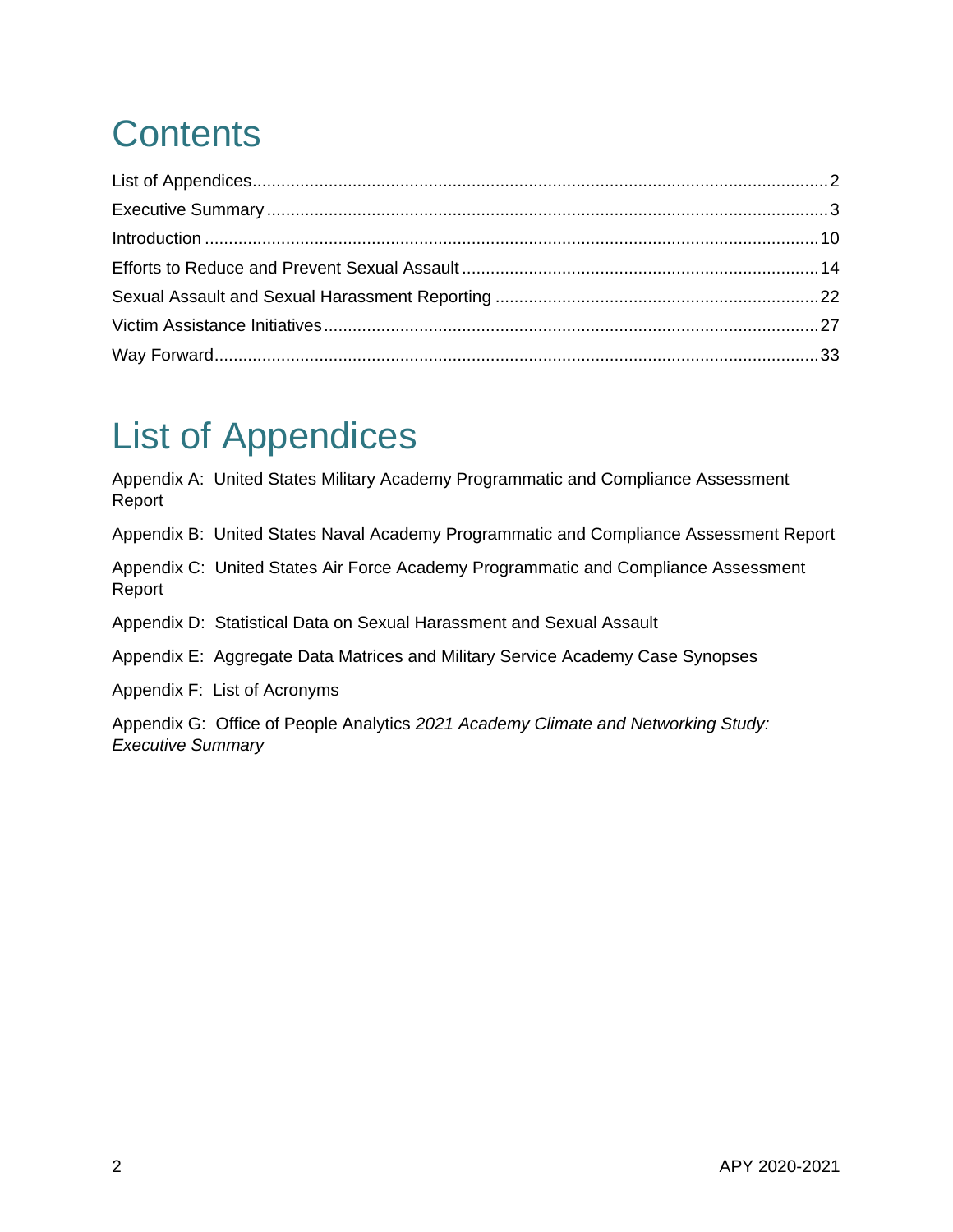## **February 2022**

#### **Reporting Requirement**

- Congress requires the Department to assess the Academies to determine the effectiveness of sexual harassment and sexual assault policies, training, and procedures.
- This year, the Department accomplished this by conducting on-site assessments, examining the Academies' selfassessments, analyzing sexual assault and sexual harassment reporting data, and reviewing preliminary results from mixedmethods surveys and focus groups with academy cadets and midshipmen.

#### **What We Learned**

- Academy life for cadets and midshipmen continued to be impacted by measures to limit the spread of the coronavirus. However, quarantine periods, voluntary vaccinations, use of masks, and social distancing measures allowed students to be present for virtual and/or in-person campus classes and activities for the Academic Program Year.
- Sexual assault reporting increased at all three Academies compared to the previous Academic Program Year, with most of the increase in reporting coming from the United States Military Academy.

## <span id="page-7-0"></span>Executive Summary

This report provides an update on the Military Service Academies' efforts to prevent and respond to sexual assault and sexual harassment during Academic Program Year 2020-2021. The report includes data on sexual assault and sexual harassment reporting; a new research effort to identify cadet and midshipman peer influencers and social networks; an assessment of ongoing prevention and response initiatives; and the Academies' selfreported compliance with Department of Defense and Military Department policy.

This year, Department representatives conducted virtual and on-site assessments, as well as provided technical assistance at the Academies (the United States Military Academy, the United States Naval Academy, and the United States Air Force Academy). Observations and action items from these engagements are included in this report across three focus areas:

- Efforts to Reduce and Prevent Sexual Assault  $\bullet$
- Sexual Assault and Sexual Harassment Reporting  $\bullet$
- $\bullet$ Victim Assistance Initiatives

This report details the Military Service Academies' strengths and challenges across these three focus areas.

### **Efforts to Reduce and Prevent Sexual Assault and Other Harmful Behaviors**

### *What We Learned*

The Department's approach to sexual assault prevention and implementation of the Independent Review Commission's 1 prevention recommendations address sexual assault in the context of a comprehensive violence prevention strategy. In line with this direction, the Department's guidance for the Military Service Academies focuses on sexual assault prevention as well as other related harmful behaviors such as sexual harassment and dating abuse. Initial assessments of prevention capability in 2019 found the Academies were in the "early" to "intermediate" phases of prevention capability. Using feedback from the

 $\overline{a}$ 

<sup>1</sup> The Independent Review Commission on Sexual Assault in the Military was directed by the Secretary of Defense in 2021 to review the Department's approach to accountability, prevention, command climate, and victim assistance. More about the Commission's recommendations can be found here: https://www.defense.gov/News/Releases/Release/Article/2681145/independent-review-commissionrecommendations-on-countering-sexual-assault-in-t/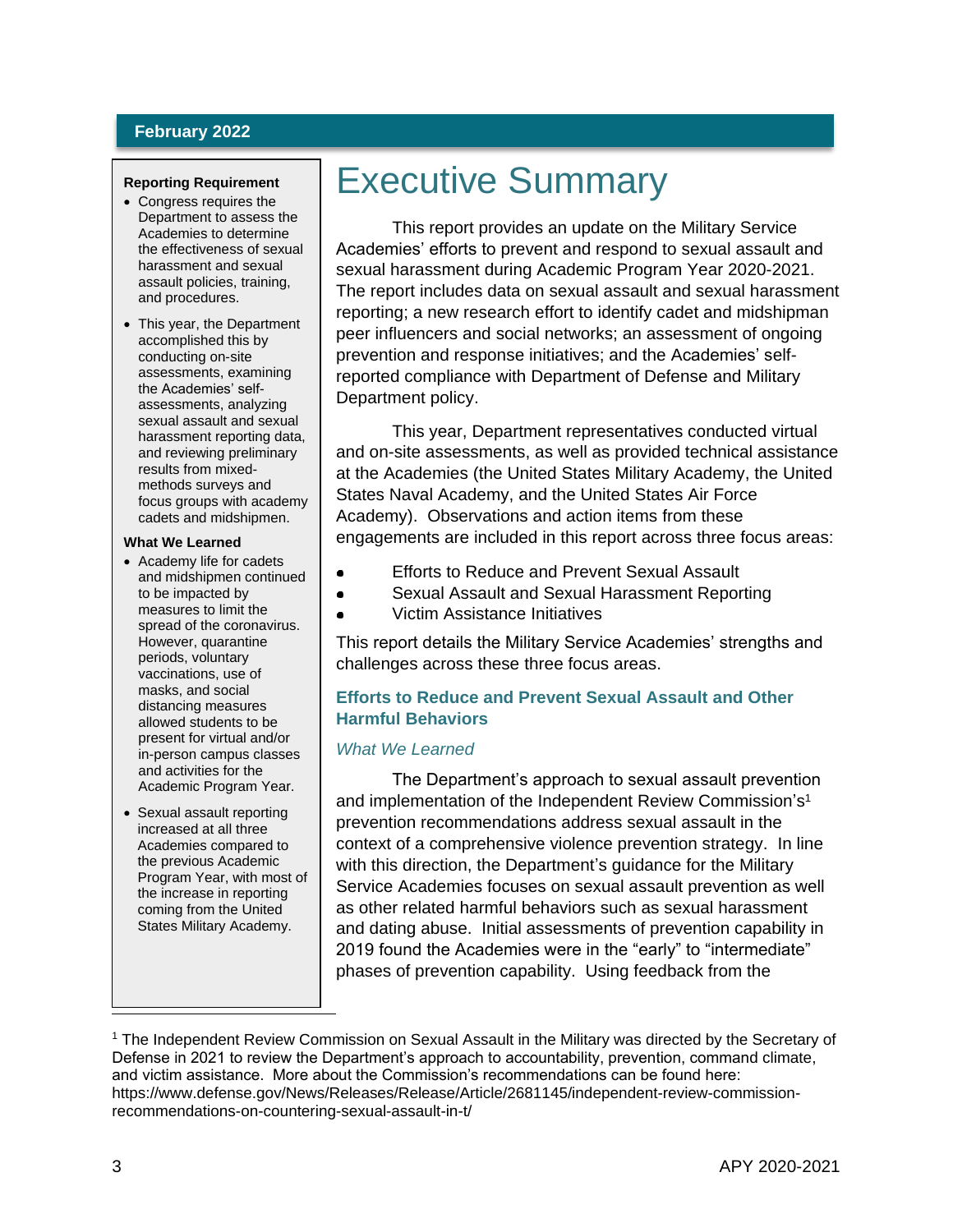#### **What We Learned (continued)**

- The exact reason for increased reporting is unclear, as the Department did not administer a scientific prevalence survey this year. However, since 2005, the Department has enacted significant policy changes to encourage greater reporting by Service members.
- Prevention activities have matured, but require additional investment. Academies must identify or hire senior personnel to integrate and coordinate prevention activities with other high value programs run by senior academy officers and staff. Policies and operating instructions need revising to lock in past progress. Evaluation of prevention activities must become much more common and drive resource decisions.
- An analysis of student norms indicates that cadets and midshipmen set positive examples for each other. However, unhealthy drinking behavior and holding others accountable to rules are most likely to go unchecked. This combination focus group and survey initiative is a new effort designed to identify and leverage peer leaders to correct unhelpful student norms and directly inform sexual assault prevention efforts.
- Academy self-assessments indicated that victim assistance met requirements in Department and Service policy. The Department verified compliance of key victim assistance activities.

Department and other sources of expertise, the Academies have continued to expand their prevention capabilities. The Department observed growth in the Academies' ongoing efforts to implement comprehensive approaches to sexual assault prevention, provide onboarding training to staff and peer leaders, and use integrating functions to better coordinate institutional prevention efforts.

To help inform prevention efforts, the Department also revised the standard approach for Service Academy Gender Relations focus groups used in previous years. Existing research finds that correcting inaccurate beliefs or misperceptions of individuals within a peer group has the potential to produce helpful behavior change. Research also shows that influencers can help accelerate efforts to change unhelpful norms and behaviors. With this in mind, the Department conducted the *2021 Academy Climate and Networking Study* to (1) identify characteristics of influential students; (2) examine cadet and midshipman social norms to identify those in need of change; and, (3) obtain cadet and midshipman feedback on messaging and program delivery methods.

Results from the study found that peers nominated 17 percent of cadets and midshipmen at the Military Service Academies as "central influencers."<sup>2</sup> Influential students tended to be first and second class (senior and junior) men who are empathetic, authentic, and demonstrate great interpersonal skills. Despite most cadets and midshipmen being male, women were nominated as influencers at higher rates (37 percent) than the overall population of women at the Military Service Academies (27 percent). Cadets and midshipmen understood expectations related to a variety of behaviors that contribute to a healthy climate at the Academies. However, most participants acknowledged that neither they nor their peers lived up to those expectations. This incongruity is an opportunity within prevention programming. In addition, cadets and midshipmen indicated that training and educational activities that featured smaller groups, discussion, and personal experiences of speakers resonated with them more than activities using large groups, online slide shows, and minimization or dismissal of difficult student experiences.

All three Academies reported using their command climate process to some extent to give cadets and midshipmen a

Ī

 $2$  Central influencers are people nominated as influential multiple times and who are well connected to other influential people; they are most likely to have the broadest reach through the network.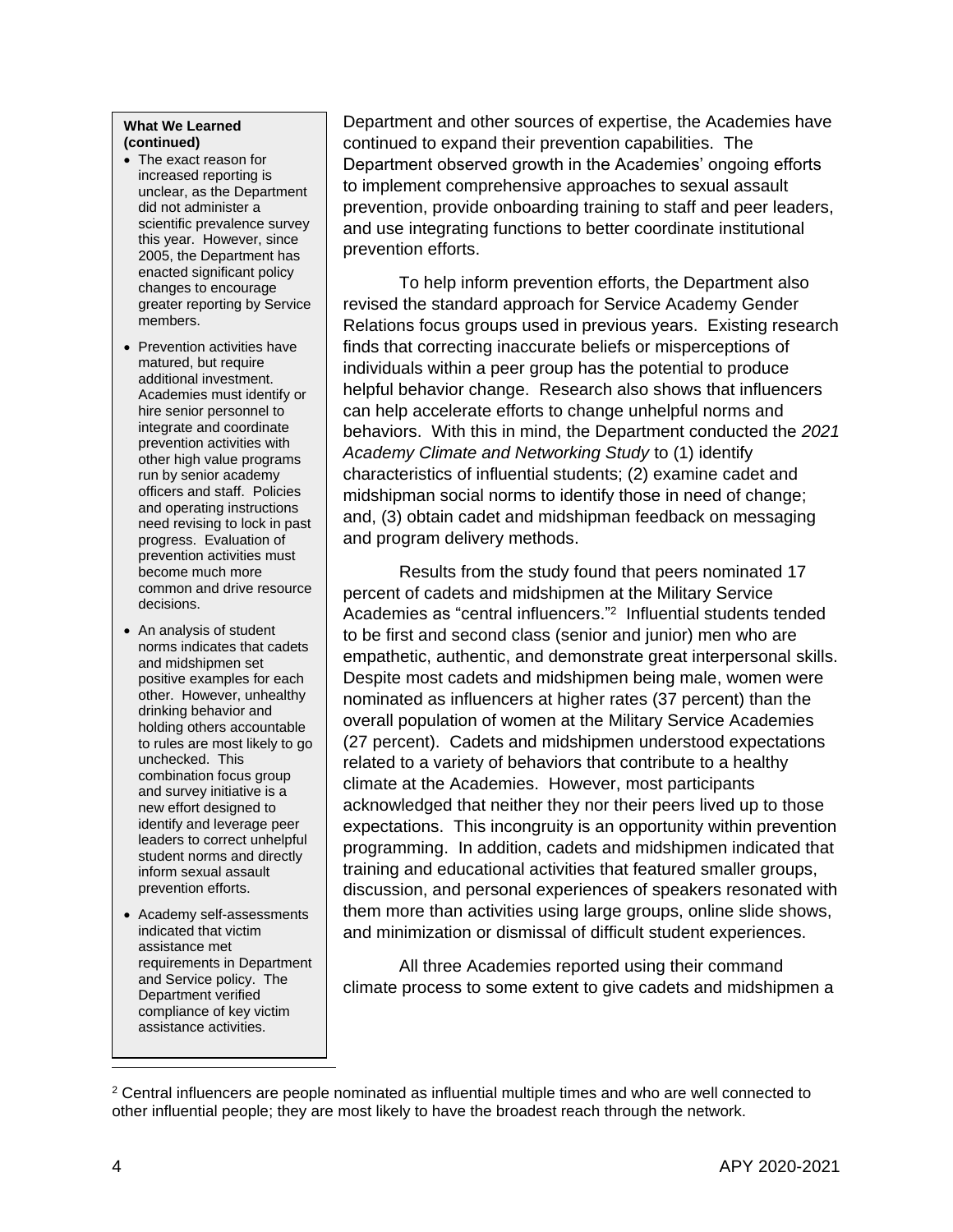#### **Academy Action Items**

The Department directs the Academies to:

- Continue to integrate comprehensive prevention plans into academy policy and evaluate the plan and each of its components.
- Staff and empower a senior Violence Prevention Program Integrator to integrate activities and make programming recommendations.
- Align command climate survey reporting to allow for assessment of risk by class year and cadet/midshipman organizational structure.
- Collect "Safe to Report" reporting data.
- Provide dedicated location and computer access for CATCH a Serial Offender Program submissions.
- Develop localized Case Management Group operating instructions.
- Provide Military Department leadership and Case Management training curriculum to the Department's Sexual Assault Prevention and Response Training and Education Center of Excellence.
- Deconflict class schedules to the extent practicable, of victims and alleged perpetrators, to prevent Military Protective Order violations.
- Train response personnel on general military justice process topics.

The complete report is available online at [https://www.sapr.mil](https://www.sapr.mil/)

chance to develop solutions and hold others accountable. Unfortunately, the coronavirus pandemic interfered with the full execution of this initiative.

### *Action Items*

While Academies have demonstrated observable increases in prevention capacity and capability, they must take additional steps to sustain and make this progress permanent. To that end, the Department directs the Academies to work with their Military Department leadership to staff and empower a senior prevention decision-maker with appropriate skills, experience, and longevity to (1) coordinate common prevention messaging within and across program areas, (2) work to identify and achieve shared goals across prevention programs, and (3) decide or recommend to the Superintendent that prevention activities be continued, revised, or eliminated based on evaluation results. Efforts should also focus on revising academy policy to ensure that prevention system progress becomes permanent. Finally, Academies must evaluate their comprehensive prevention plan and the individual prevention activities that comprise it. These action items are described in greater detail in the body of this report.

In accordance with the immediate actions directed by the Secretary of Defense, they will align their command climate assessment process to align with their Military Departments. In addition, the Academies will identify each class year of cadets and midshipmen with a unit identification code that will allow for assessment and tracking within the Department's revised climate assessment process.

### **Sexual Assault and Sexual Harassment Reporting**

### *What We Learned*

The Department encourages greater reporting of sexual assault to connect victims with restorative care and to hold offenders appropriately accountable.<sup>3</sup> The number of sexual assault reports received at all three Academies increased this year. However, the Department cannot fully interpret this increase because no prevalence survey was conducted. The next *Service Academy Gender Relations Survey* is currently planned for April of 2022. The results will be reported early calendar year 2023.

 $\overline{a}$ 

<sup>&</sup>lt;sup>3</sup> Use of the terms "victim(s), "subject(s)," or "perpetrator(s)," as used throughout this report do not convey any legal conclusion that an allegation, incident or event has been substantiated and does not convey any presumption of the guilt or innocence of the alleged offender(s)/perpetrator(s).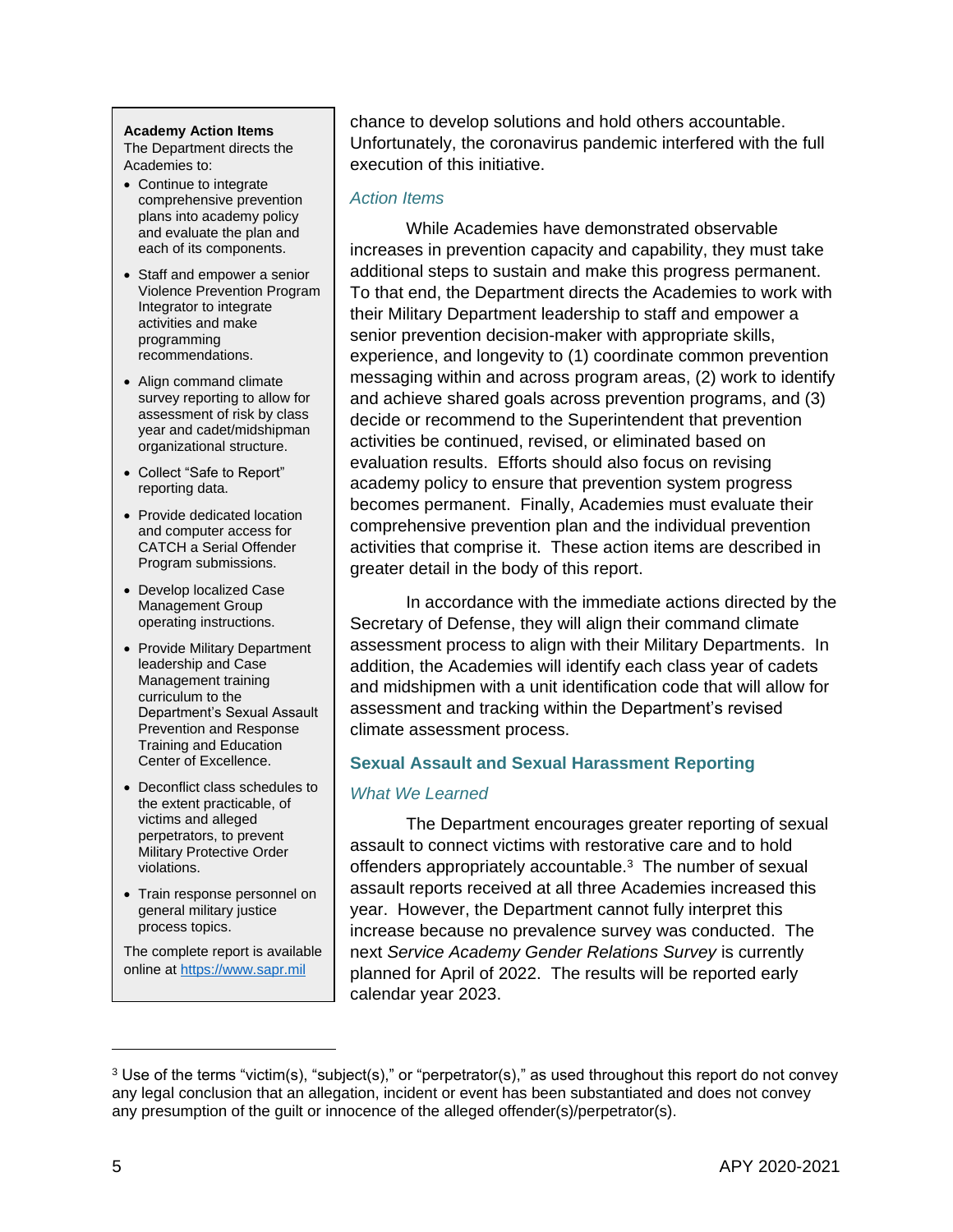The Department received a total of 161 reports of sexual assault that involved cadets/midshipmen/prep school students as victims and/or alleged perpetrators, an increase of 32 reports from the previous Academic Program Year (see [Exhibit 1\)](#page-10-0). Of these:

- 131 sexual assault reports were from cadets or midshipmen for incidents that occurred during military service.
- 14 reports by cadets or midshipmen were for incidents that occurred prior to military service.
- 16 reports were made by active-duty Service members, civilians, or prep school students.

In Academic Program Year 2020-2021, cadets and midshipmen made 43 entries into the CATCH a Serial Offender Program, which is on par with the 45 entries made in Academic Program Year 2019-2020. At the United States Air Force Academy, 22 cadets cited the Academy's "Safe to Report" policy as an influence on their decision to report. While the United States Military Academy and United States Naval Academy currently have policies that allow leaders flexibility in addressing the alleged collateral misconduct of victims of sexual assault, neither Academy collected data on the number of times students cited such policy as a reason for reporting sexual assault. In addition, cadets and midshipmen made 30 complaints (9 formal complaints and 21 informal complaints) of sexual harassment, an increase of 18 complaints from the previous Academic Program Year.



<span id="page-10-0"></span>**Exhibit 1: Sexual Assault Reports Involving Cadets/Midshipmen as Victims and/or Alleged Offenders**

In addition, the Department of Defense Office of Diversity, Equity, and Inclusion reviewed the Military Service Academies' sexual harassment programs and found that all were in compliance with Department and Service-level sexual harassment policy. The Department assessed compliance by interviewing academy personnel on sexual harassment reporting and response, training, and prevention, and reviewing policy documents, informational posters, and organizational charts.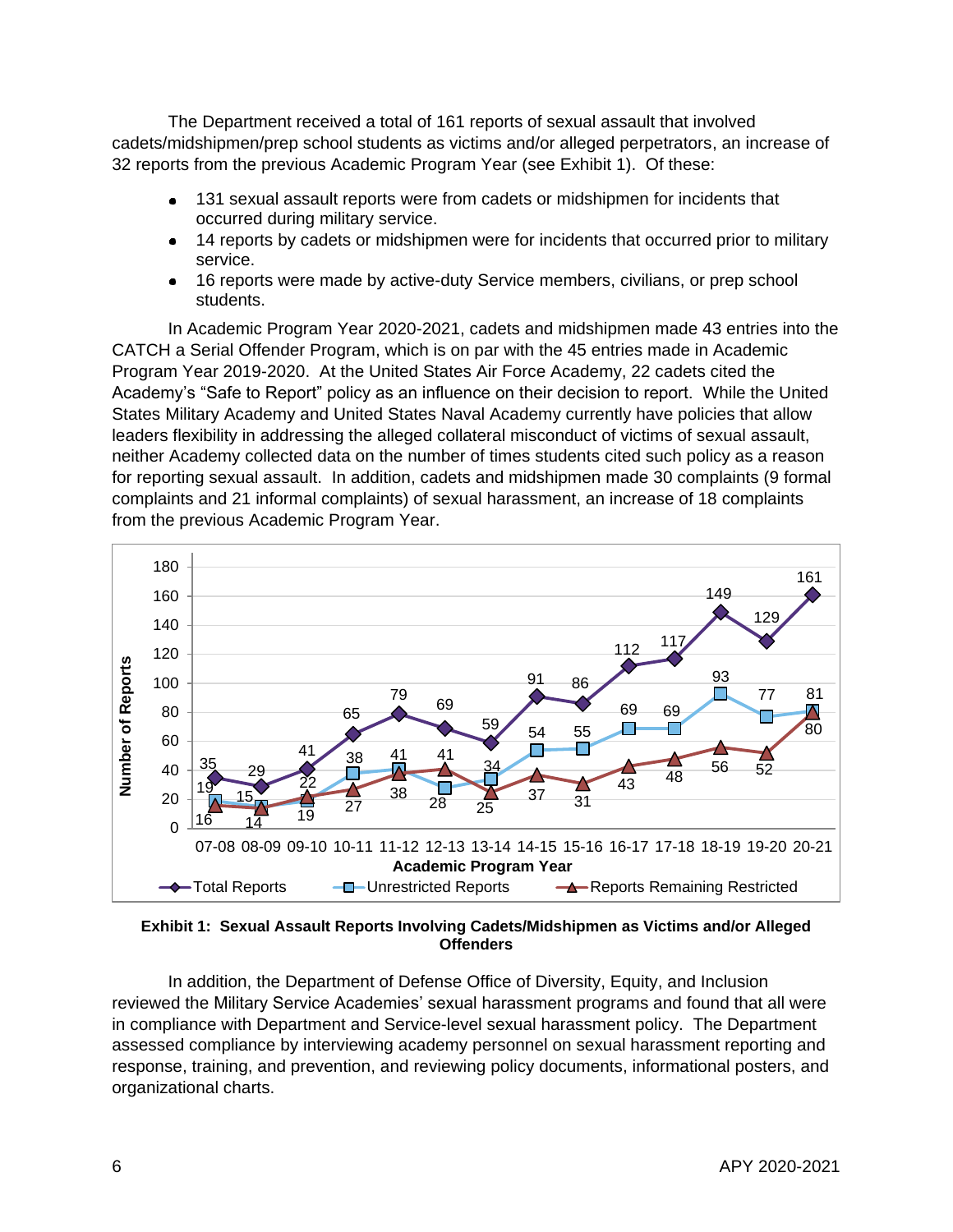#### *Action Items*

To continue encouraging greater sexual assault reporting, the Academies should refine their efforts to encourage greater participation with the CATCH A Serial Offender Program. During On-site Engagements with academy personnel, the Department learned that the United States Naval Academy established a dedicated private space with a standalone computer for midshipmen to use immediately after voicing a desire to participate in the CATCH program. The Department considers this action a best practice and directs the United States Military Academy and United States Air Force Academy to establish similar means for cadets to voluntarily enter submissions into the CATCH program.

Additionally, the Department requires the Academies, in accordance with their respective forthcoming Military Department policies, to collect Safe to Report data. This requirement is responsive to the guidance issued by the Department in October 2021, directing implementation of a force-wide Safe to Report policy, per the National Defense Authorization Act for Fiscal Year 2021. The Military Departments, including the Academies, will be required to track the number of reports they receive each year wherein victims cite the Safe to Report policy as having influenced their decision to report and other associated metrics.

#### **Victim Assistance Initiatives**

#### *What We Learned*

When cadets and midshipmen report a sexual assault, the Academies provide traumainformed, gender-responsive recovery services and reporting options in accordance with law and Department of Defense policy. The Department's review found that all three Academies' response efforts remained in full operation during the past school year and throughout the coronavirus pandemic. For example, they abided by protocols to resume in-person care when cadets and midshipmen returned to the Academies for the fall semester. They also improved their student-led peer helping groups to connect other cadets and midshipmen with assistance for sexual assault or other stressful situations.

In accordance with Section 555 of the National Defense Authorization Act for Fiscal Year 2020, the Academies successfully conducted three transfers of cadets and midshipmen who reported sexual assault to a different Academy. Feedback from transferees indicated the process went well, and even allowed one individual to transfer at the outset of their fourth year and graduate on time. Lastly, the Academies took action to improve their response systems. For example, the United States Military Academy initiated an after action review of sexual assault cases that had proceeded to court-martial. This review process is intended to identify strengths and opportunities for improvement for all professionals involved in military justice.

Academy Sexual Assault Prevention and Response offices work with victims with Military Protective Orders to ensure that their class schedules and activities align with the requirements of the order. For example, Sexual Assault Prevention and Response personnel work with the appropriate academy staff to ensure that victims and alleged offenders do not have the same classes. Feedback from victims at the academies indicated that they would find it helpful if such an arrangement could be requested to deconflict schedules whenever possible, even after the expiration of the protective order and/or the conclusion of the military justice process.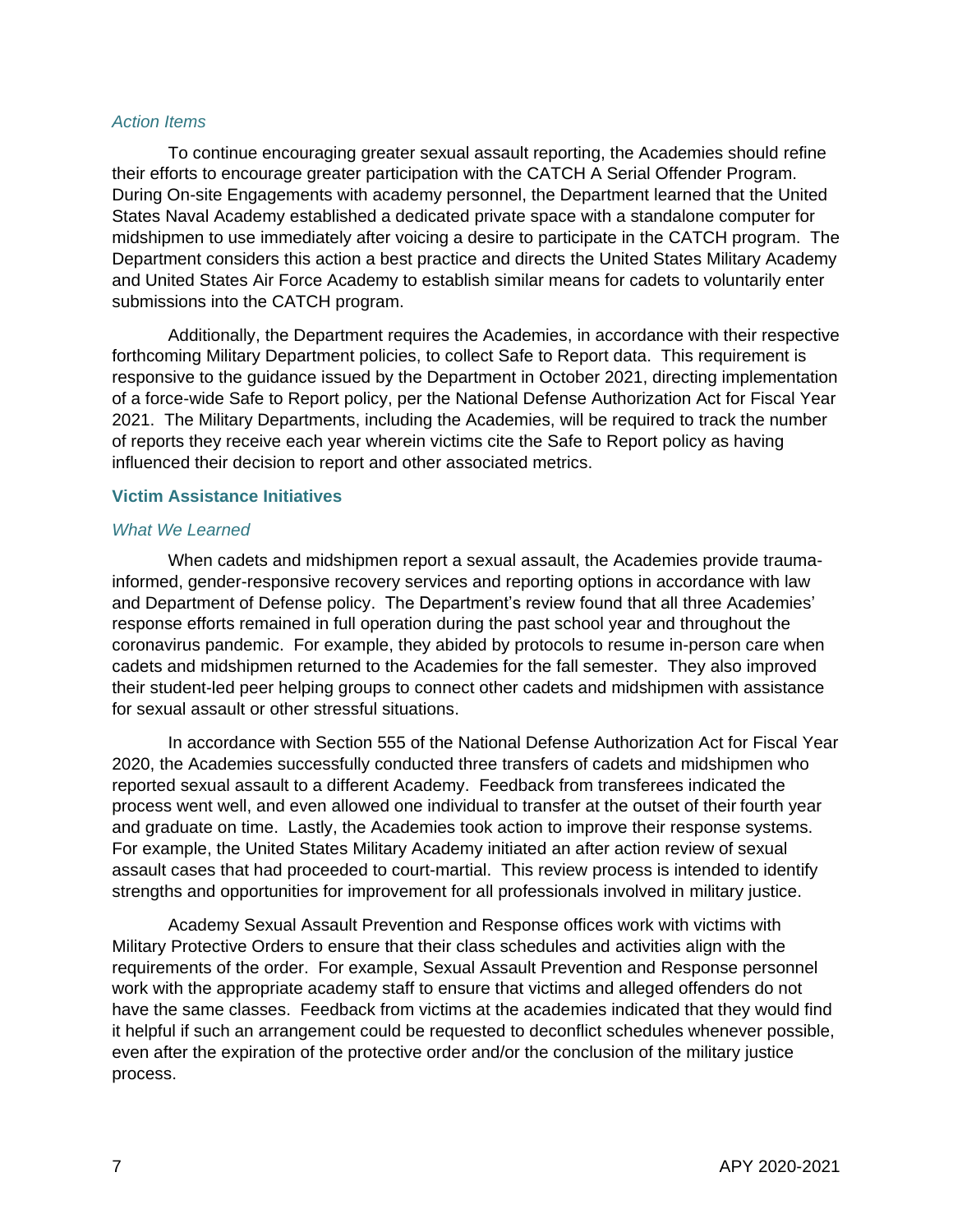Additional feedback from sexual assault survivors indicated that it would be helpful if Sexual Assault Response Coordinators and Victim Advocates could answer general, simple questions about the military justice process. Most victims understand that it is the role of the Special Victims Counsel or Victims Legal Counsel to answer detailed questions about the victim's case and rights in the military justice process. However, Department policy allows Sexual Assault Response Coordinators and Victim Advocates to answer general questions and help victims understand available reporting options.

During this Academic Program Year, Secretary of Defense Austin directed that the Secretaries of the Military Departments assess compliance with sexual assault and sexual harassment policies and integrated violence prevention efforts. This direction required the Academies to conduct self-assessments of compliance. Overall, the Academies reported to their Service leadership and to the Department of Defense that they were fully in compliance with such policies and efforts. As a result, the Department focused its assessment on specific interest items. For example, all three Academies maintained victim reporting documentation appropriately in the Defense Sexual Assault Incident Database and in compliance with their Service requirements. In addition, each Academy's Case Management Group process and training for members met requirements set in Department policy.

#### *Action Items*

Variations exist in Case Management Group processes across the Academies. For the most part, these variations are permitted by Department policy. However, certain practices at the Academies may encroach on victim privacy and the regulatory requirement to keep case information consolidated to those parties who have a demonstrable "need-to-know." To standardize variations in Academy processes, the Department directs the Military Service Academies to develop localized Case Management Group operating instructions, submitted in draft to the Department of Defense's Sexual Assault Prevention and Response Office, no later than 31 May 2022. In addition, to assess Service Case Management Group training best practices, the Department directs the Military Departments to provide a copy of their leadership and Case Management participant training curriculum to the Department's Sexual Assault Prevention and Response Training and Education Center of Excellence no later than 31 March 2022.

Academy Sexual Assault Prevention and Response personnel should also work with appropriate staff to de-conflict class schedules of cadets and midshipmen who have made a report of sexual assault and have asked for such assistance, to prevent violations of Military Protective Orders in effect. In addition, although Sexual Assault Response Coordinators and Sexual Assault Prevention and Response Victim Advocates should not provide individuals who report a sexual assault with legal advice or specific case information, the Academies should ensure they are equipped to educate victims on general investigative and military justice process topics, so as to best assist individuals who report a sexual assault. These are general military justice process topics that response personnel have traditionally discussed with victims, and no legal advice or specific case information will be provided.

### **Impact of the** *Independent Review Commission on Sexual Assault in the Military*

On February 26, 2021, the Secretary of Defense directed an Independent Review Commission to conduct an impartial assessment of the Department's effort to address sexual assault. The Commission provided 82 recommendations on July 2, 2021 to improve the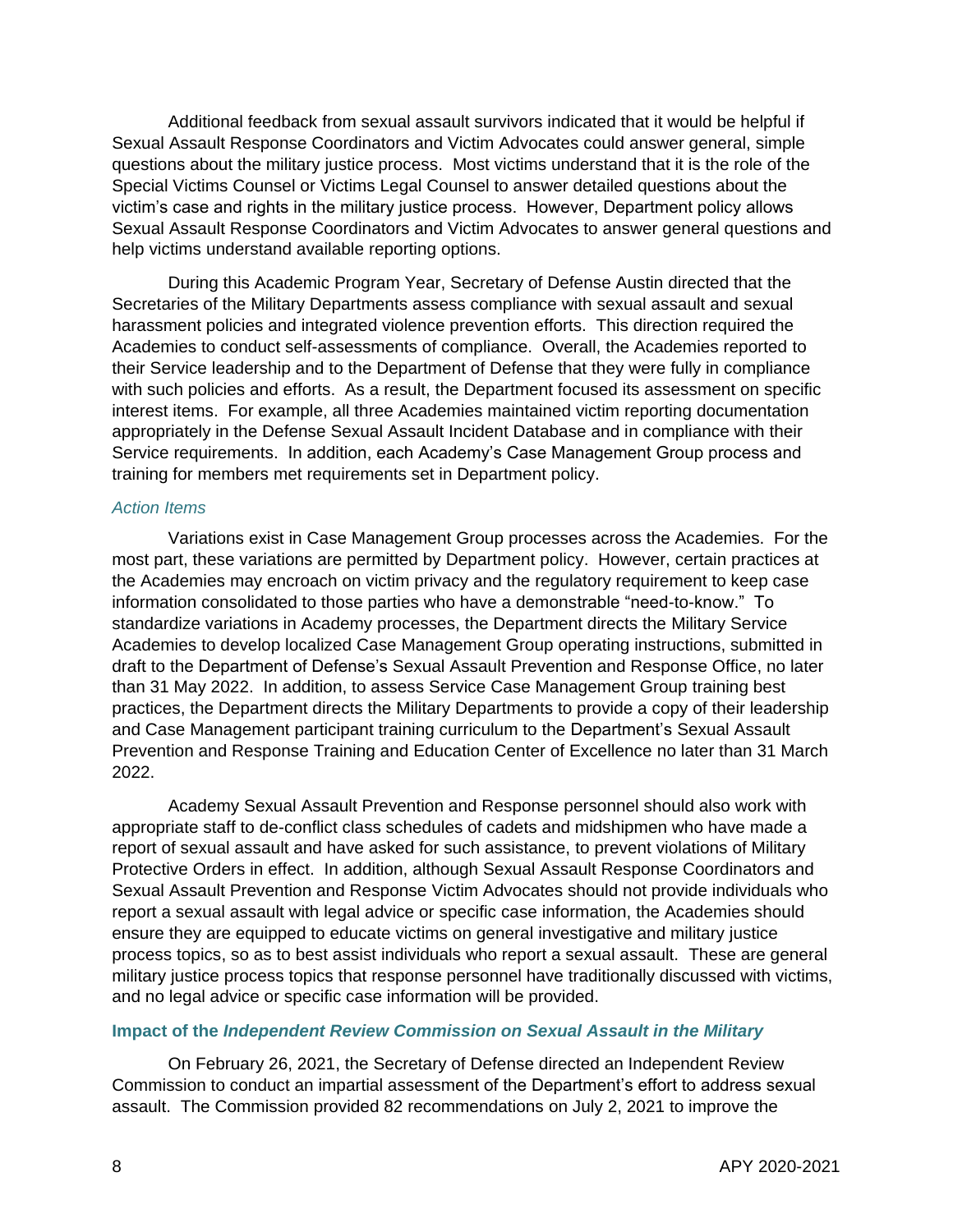Department's approach to accountability, prevention, climate and culture, and victim care and support. The Department is executing action plans for the approved recommendations. As the Military Departments make associated changes to policy, programs, and personnel, the Academies' programs will also change significantly. However, the Academies are well positioned to implement many of the approved recommendations because of prior investments in sexual assault prevention and response. In fact, all three Academies have the response workforce and prevention workforce recommended by the Commission, as well as many of the logistical and programmatic components that the Commission recommended for the military force at large. However, the Academies will have to adapt their military justice process to align with legislative changes enacted in the National Defense Authorization Act for Fiscal Year 2022. The Academies will also have to update their programs to align with associated Department guidance to improve their prevention programs, command climate, and victim assistance efforts.

#### **Way Forward**

Academy leadership continues to develop and execute programs focused on preventing and responding to sexual assault and sexual harassment. Sexual assault and sexual harassment have no place in the military. These problems must continually be assessed and addressed if the Department and the Academies are to recruit and retain leaders of character.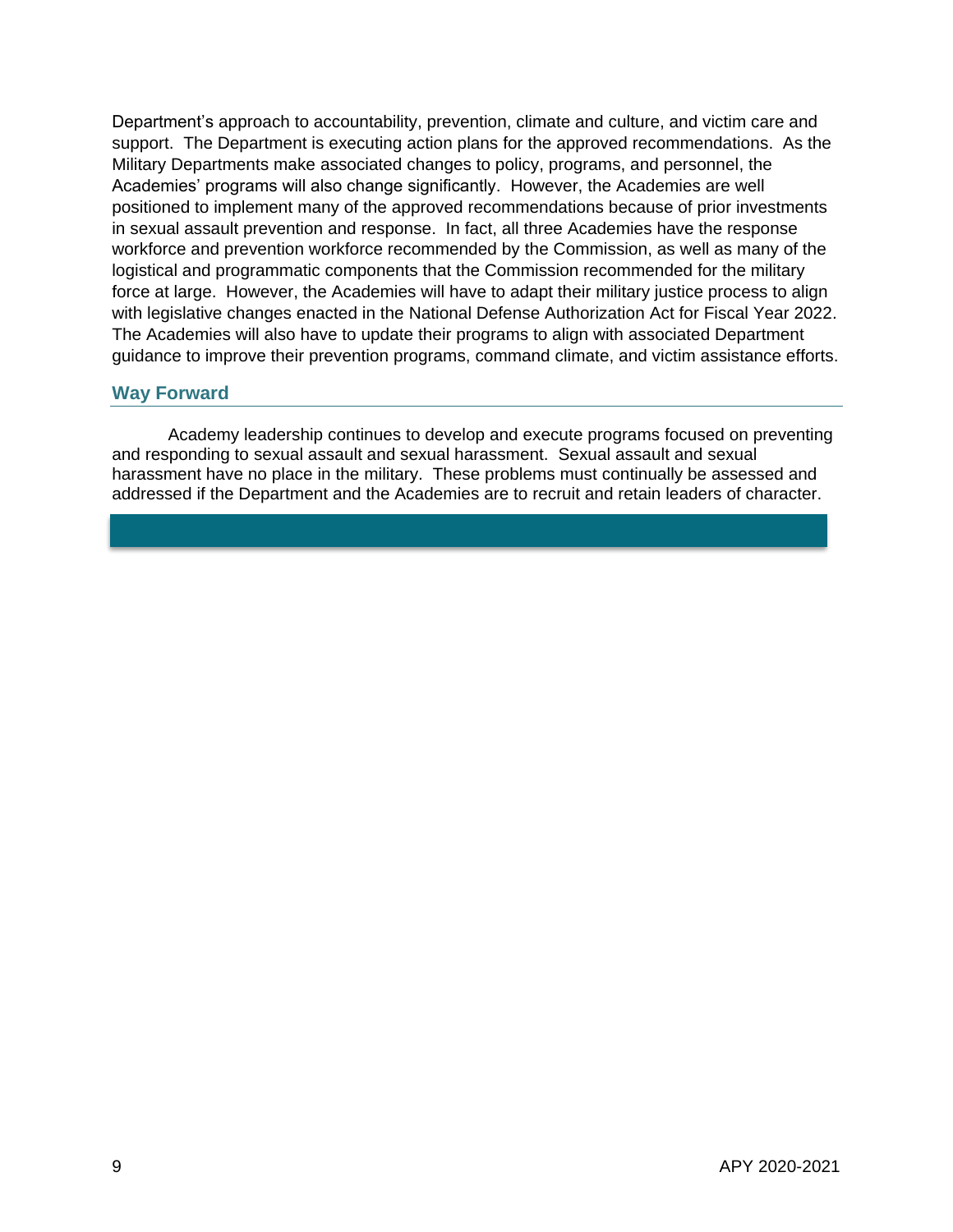## <span id="page-14-0"></span>Introduction

## **Congressional Reporting Requirement**

The Department of Defense (DoD) annually assesses the Military Service Academies' (MSA) programs that address sexual harassment (SH) and sexual assault (SA) per Section 532 of the John Warner National Defense Authorization Act (NDAA) for Fiscal Year (FY) 2007 (Public Law 109-364). This report fulfills the congressional requirement by reviewing the effectiveness of policies, training, and procedures regarding SA and SH for cadets, midshipmen, and academy personnel at the United States Military Academy (USMA), the United States Naval Academy (USNA), and the United States Air Force Academy (USAFA).

## **Report Contents**

This report assesses the MSAs' activities and progress in Academic Program Year 2020-2021 (APY 20-21). However, the MSAs remain involved in multi-year efforts stemming from prior assessments. For example, in the APY 18-19 report, the Department provided a list of directives to be accomplished in APY 19-20. The Academies concurred with the directives and have been working to implement them and other assessment action items over the past two years. The Academies' progress on those directives is assessed in this report.

Programmatic and compliance assessment reports by each Military Department are enclosed in Appendices A, B, and C. Detailed statistical data and analysis from APY 20-21 can be found in Appendices D and E. A list of acronyms used in this report is in Appendix F.

DoD assessments for APYs beginning in even-numbered years include focus groups conducted by the Office of People Analytics (OPA) with cadets and midshipmen.<sup>4</sup> This year, the mixed-methods survey and focus group study called the *2021 Academy Climate and Networking Study Service (ACNS)* covers topics related to cadets and midshipmen's peer networks at the Academies. Preliminary findings from the *2021 ACNS* are enclosed in Appendix G of this report.

### **Report Focus Areas**

The APY 20-21 report provides the Department's assessment of the Academies' current prevention and response efforts from June 1, 2020, to May 31, 2021. This report focuses primarily on the Academies' strengths and challenges in the following areas:

- **Efforts to Reduce and Prevent Sexual Assault**
- Sexual Assault and Sexual Harassment Reporting
- Victim Assistance Initiatives

<sup>4</sup> For APYs beginning in odd-number years, the Department report includes a scientific, anonymous survey of cadets and midshipmen. This biennial survey, known as the *Sexual Assault Gender Relations (SAGR) Survey,* covers past-year estimated prevalence of sexual assault and sexual harassment, and characteristics of unwanted sexual and gender-related behaviors. OPA will conduct the next survey in Spring 2022.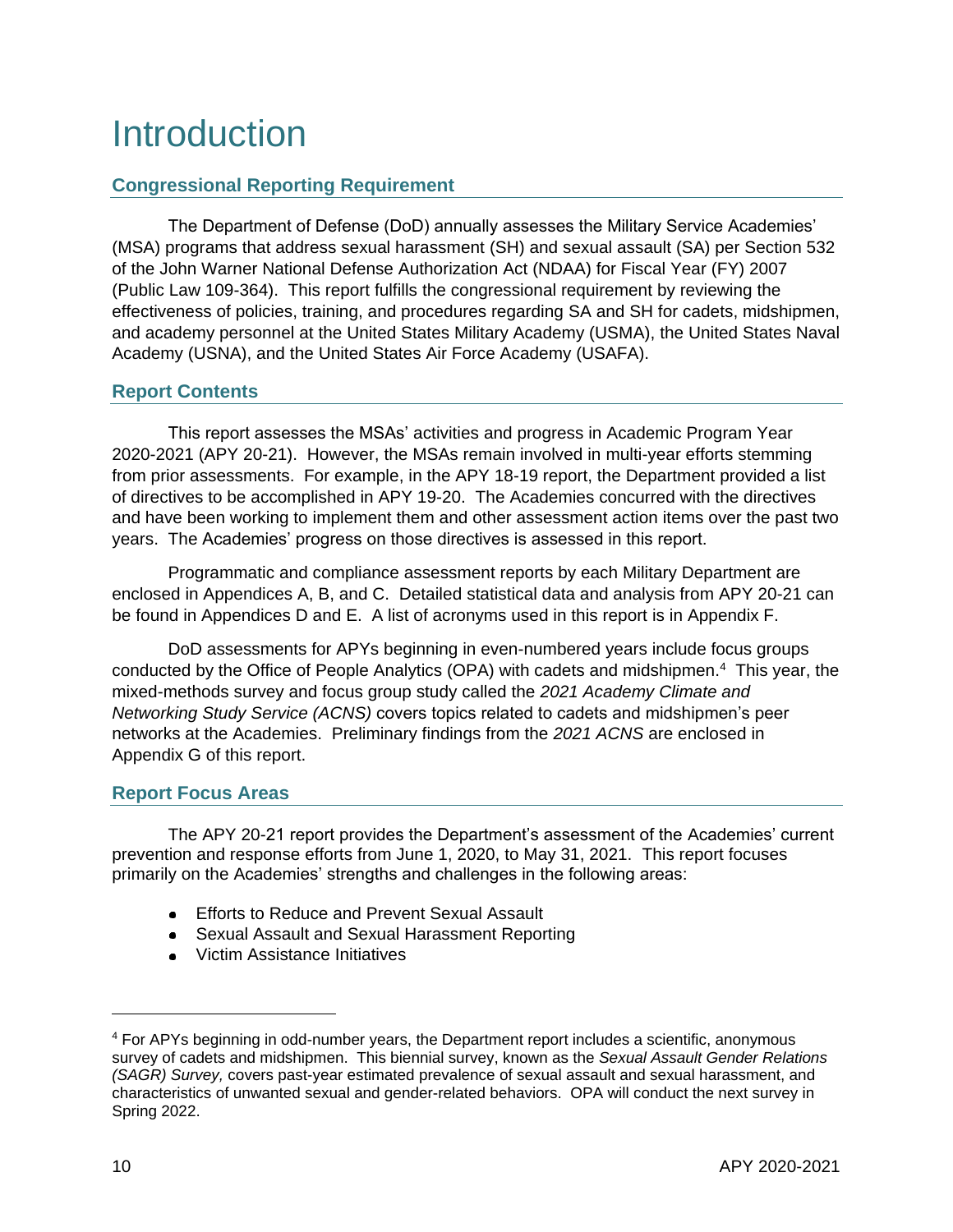## **Coronavirus Pandemic Measures Continued to Impact Academy Operations**

In the past school year, the coronavirus pandemic continued to impact normal operations at the MSAs. Each of the Academies used a quarantine period for new and returning cadets and midshipmen to prevent the spread of the coronavirus. Cadets and midshipmen were not allowed off the Academies or to interact with other companies and squadrons. Social distancing measures also limited the number of cadets and midshipmen in classrooms, leading instructors to spread in-person learning over multiple rooms and also conduct virtual classes. Once the coronavirus vaccinations received initial approval, the Academies added vaccination policies to indoor mask-wearing to further reduce spread of the virus. USNA continuously monitored coronavirus rates and took corresponding precautions, including restricting the movement of midshipmen as required, throughout the academic year. Similarly, USAFA cadets experienced restrictive phases related to the coronavirus pandemic. During this time, USAFA expanded hours of the Peak Performance Center (PPC) and other helping agencies to ensure the continuity of care for cadets. Unlike USNA and USAFA, USMA reported that its response efforts were unaffected during this APY as a result of the coronavirus pandemic.

Academy response personnel have remained available to support survivors of SA throughout the coronavirus pandemic. Each Academy continued to have a physical presence on-site and used training opportunities to educate cadets and midshipmen on how to access support resources during times of restricted movement. In addition, the use of virtual platforms made SA prevention and response services more accessible to students. For instance, USAFA leveraged virtual resources to ensure multiple avenues for cadets to reports issues and receive immediate care. USNA reported that its Response Office staff were able to provide in-person victim care and support when necessary, depending on the coronavirus posture at the time. Lastly, at USMA, Sexual Harassment/Assault Response/Prevention (SHARP) program staff used a resource list created in the prior APY, which aligned cadet zip-codes to localized resources, to ensure that cadets received the continuity of care needed over the summer prior to returning to the Academy for the school year in July 2020.

## **Military Department Compliance Self Inspections**

On February 26, 2021, Secretary of Defense Austin directed that the Secretaries of the Military Departments assess compliance with SA and SH policies and integrated violence prevention efforts. Overall, the Military Departments reported they were in compliance with SA and SH policies at the installation-level, and their average compliance rates are detailed below. Additionally, the Academies were also required to conduct self-assessments of compliance with SA and SH policies.<sup>5</sup> The Academies reported to their respective Military Departments they were in compliance with such policies and efforts. Academy-specific self-assessment reports are enclosed in Appendices A, B, and C of this report. While compliance with policy and

<sup>5</sup> Secretary of Defense. (February 26, 2021). Immediate Actions to Counter Sexual Assault and Harassment and the Establishment of a 90-Day Independent Review Commission on Sexual Assault in the Military. https://media.defense.gov/2021/Feb/26/2002590163/-1/-1/0/APPROVAL-OF-MEMO-DIRECTING-IMMEDIATE-ACTIONS-TO-COUNTER-SEXUAL-ASSAULT-AND-HARASSMENT.PDF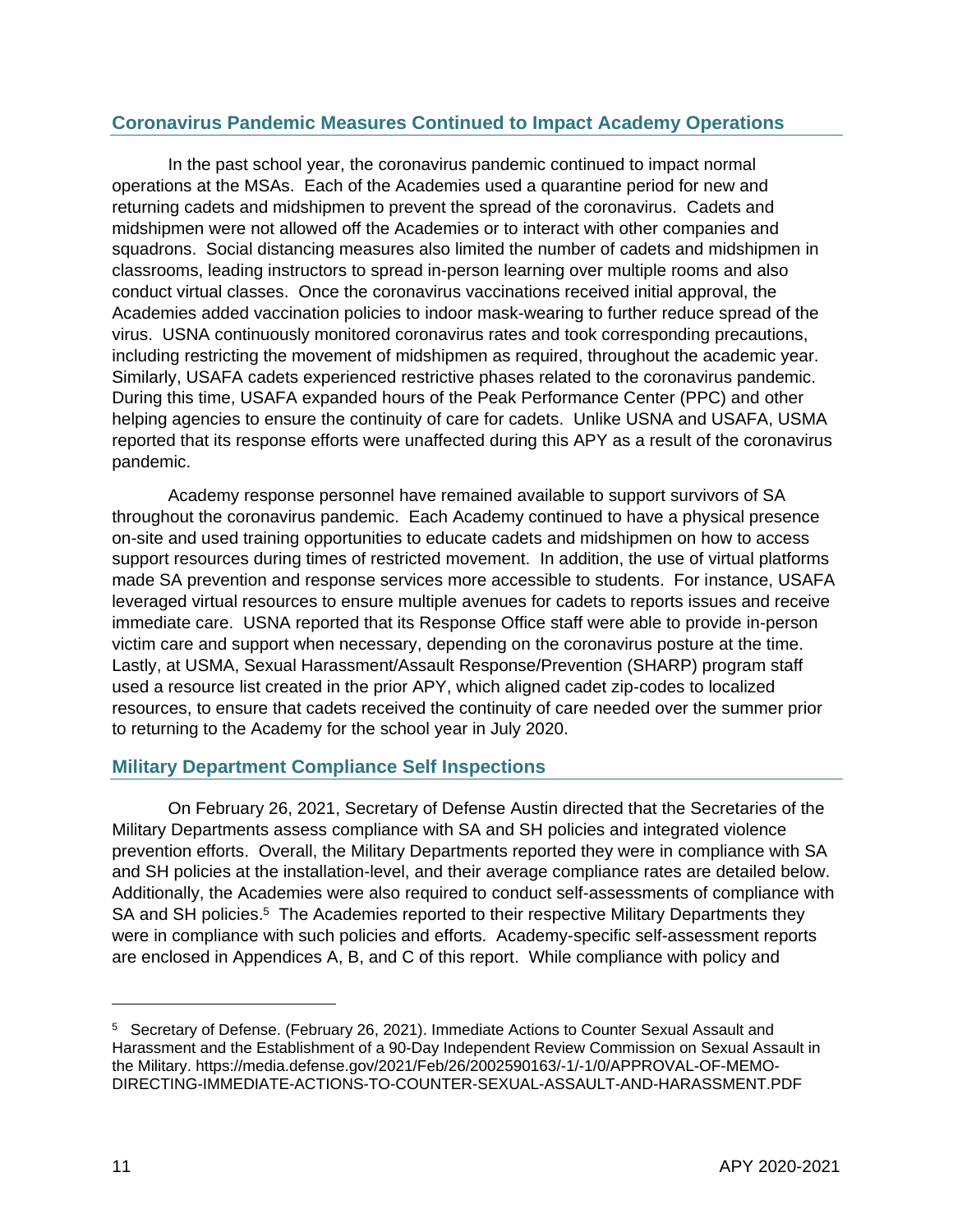program requirements is not an indicator of how well such policies and programs function, compliance does indicate an organization's readiness to take on more complex programs and initiatives.

#### **USMA Compliance Assessments**

Overall, USMA indicated that it was 100 percent compliant with DoD and Army policy and program requirements. The average rate of compliance at the installation-level within the Department of the Army is 87 percent. USMA identified three strengths within its Sexual Assault Prevention and Response (SAPR) compliance assessment, including:

- $\bullet$ Sexual Assault Response Coordinators (SARCs) maintain excellent relationships with commanders, DoD law enforcement and the Military Criminal Investigation Organization (MCIO), as well as civilian authorities in order to facilitate protocols and procedures.
- SARCs hold monthly Information Briefings to assist commanders in managing trends and characteristics of SA crimes at the Military Service-level and mitigating risk factors that may be present in the associated environment.
- Leaders are the primary facilitators of SAPR trainings in accordance with Army Regulation 600-20, with facilitation support from SHARP Professionals.

USMA identified one strength in its SH program compliance assessment, stating that it submits final reports of investigation, including any action taken, to the next superior officer within 20 days after the date the SH investigation commenced. If the investigation could not be completed in the timeline stated, USMA submits a report on the progress made to the superior officer and every 14 days until the investigation is completed. The USMA General Court-Martial Convening Authority (GCMCA) is briefed on results and recommended disposition. Due to USMA's unique command structure and withholding of final action on a majority of cadet actions, the complete investigative report is not forwarded to the GCMCA to preserve the ability to take final action on the adjudication. GCMCA is the appellate authority for formal SH complaints, making the 20-day timeline not feasible when accounting for appeals.

USMA identified one improvement for its SAPR program compliance. While USMA supervisors receive annual trainings on how to handle retaliation, ostracism, and maltreatment allegations, improved and specialized training is needed to equip supervisors with the skillset required to handle such allegations.

#### **USNA Compliance Assessments**

Overall, USNA indicated that it was 100 percent compliant with DoD and Department of Navy policy and program requirements. The average rate of compliance at the installation-level within the Department of the Navy is 99 percent. USNA identified two strengths related to its SAPR program, including:

- Provided all required training and tailored on-demand training during the coronavirus pandemic. Examples include training tailored to the unique roles of Company Officers and Senior Enlisted Leaders, as well as to international exchange midshipmen.
- Continued robust response capability led by two SARCs and two SAPR Victim Advocates (VAs), augmented by volunteer collateral duty VAs who represent a cross-section of active-duty sailors assigned to USNA.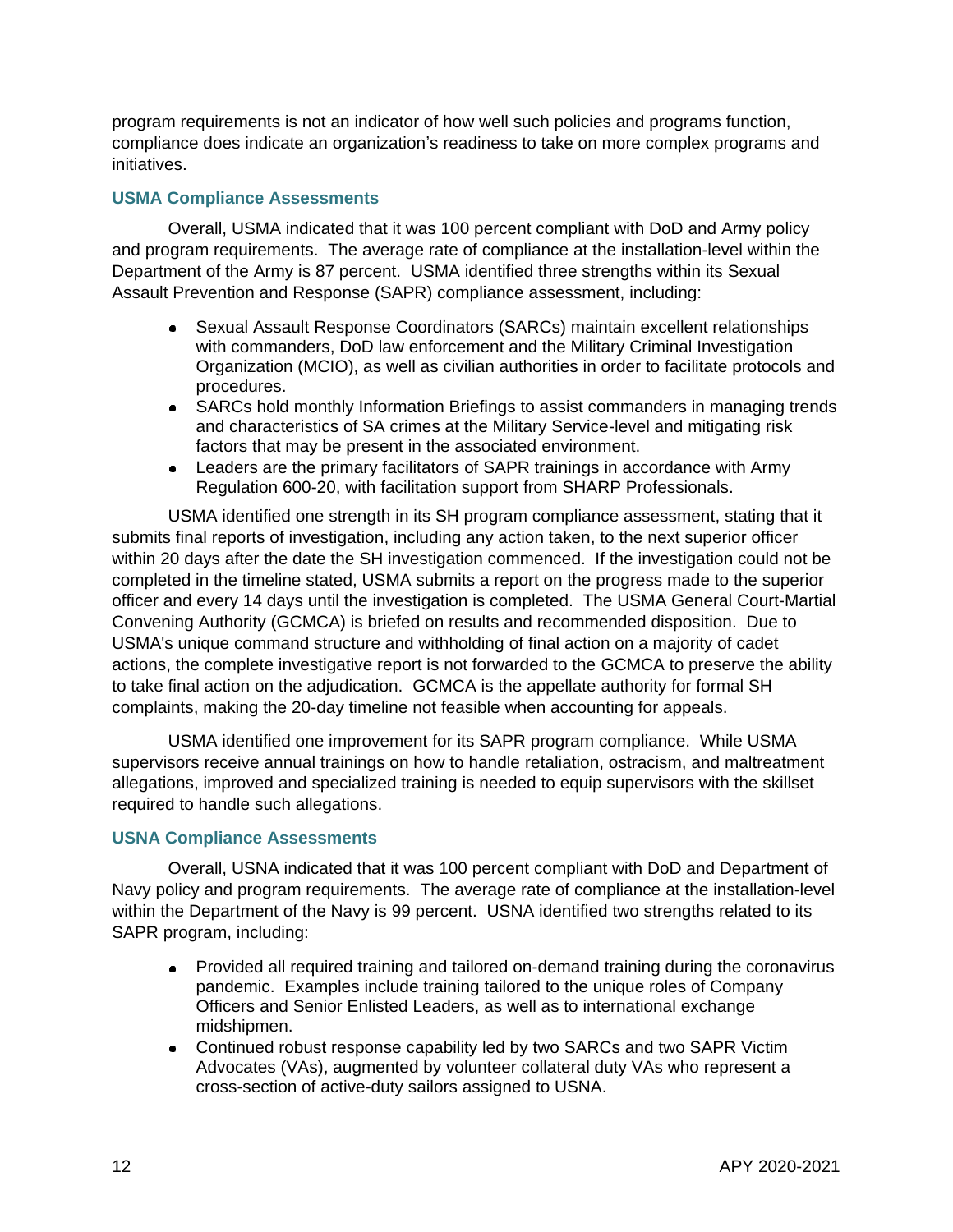USNA identified investigating options for soliciting feedback on the effectiveness of response services while maintaining the required confidentiality requirements as an area of improvement to its SAPR program. USNA identified two strengths in its SH compliance assessment, including:

- Designed, implemented, and publicized an anonymous Command Managed Equal Opportunity (CMEO) complaint reporting option.
- Expanded Guidance, Understanding, Information, Direction, and Education (GUIDE) responsibilities to include providing training and resources on SH issues, in addition to SAPR, providing a peer-helper capability across the spectrum of sexual misconduct (new initiative that was executed during the reporting period).

USNA identified one improvement area related to its SH compliance assessment, stating that the USNA SAPR-CMEO team continues to work on increasing reporting of SH complaints.

### **USAFA Compliance Assessments**

Overall, USAFA indicated that it was 100 percent compliant with DoD and Department of the Air Force policy and program requirements. The average rate of compliance at the installation-level within the Department of the Air Force is 97 percent.

USAFA identified one strength in its SAPR compliance assessment, stating that this APY, the Academy saw notably low data entry errors in the Defense Sexual Assault Incident Database (DSAID). An identified area of improvement for the SAPR and Violence Prevention programs is the ability to assess education and prevention initiatives being launched at USAFA. To address this, the USAFA Prevention Team is working with the Centers for Disease Control and Prevention's Violence Prevention Technical Assistance Center (CDC VPTAC) to identify and build assessments for measuring risk and protective factors into USAFA's existing violence prevention framework. USAFA identified three strengths related to its SH program compliance assessment:

- During pandemic disruptions, cadets stayed connected to the Equal Opportunity (EO) team to seek guidance and assistance. The EO office provided a 24-7 contact number, video consultations, and in-person counseling for vaccinated cadets.
- Air Officers Commanding (AOC) and Academy Military Trainers (AMT) developed a proactive approach to help-seeking, contacting the EO office when there were concerns.
- The EO team partnered with Cadet Climate and Culture, the Center for Character and Leadership, and the Diversity and Inclusion Office to develop and provide a construct to engage motivated cadets in cultivating the overall cadet climate.

USAFA identified two areas to improve in its SH compliance assessment, including:

- Military personnel gaps due to deployments and Permanent Change of Station orders impacted the day-to-day operations of the USAFA EO team, leading the team to work more closely with academy leaders to deliver EO services on time.
- Use training opportunities related to SH to address USAFA's climate survey responses, which suggest perceptions of sexually harassing behaviors or inappropriate jokes and comments are a concern within the cadet community.

Given the Military Departments' focus on overall compliance, the Department chose to conduct its oversight on key and critical elements of SA and SH prevention and response policy.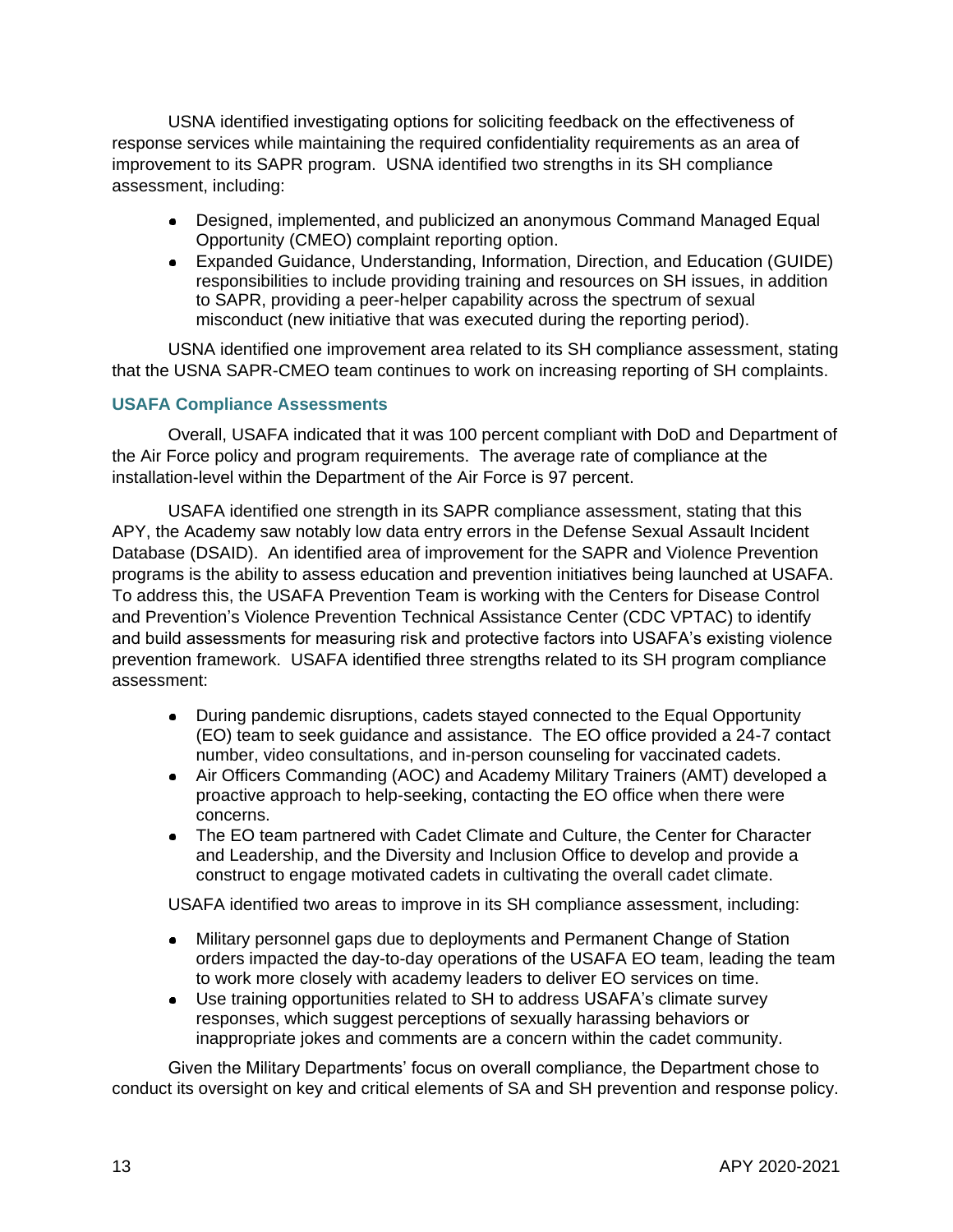The Department's observations and action items for those critical elements are integrated into the three focus area sections that follow.

## <span id="page-18-0"></span>Efforts to Reduce and Prevent Sexual Assault

## **Topline Observations**

## **Prevention Framework**

DoD's Prevention Plan of Action (PPoA), published in April 2019, continues to guide Department efforts to reduce and stop SA, both in the Active Duty force and at the Academies. In addition, the Department developed the Prevention Evaluation Framework, which examines the degree of alignment between current academy efforts and research-based best practices. The Framework was used to self-assess prevention capability at each of the Academies. Prevention assessments were developed according to the timeline in [Figure 1.](#page-18-1)



<span id="page-18-1"></span>

## **The Academies' Prevention Self-Assessment Outcomes**

The assessment of prevention capability conducted by the Department at each of the Academies in 2019 provided a baseline of each MSA's prevention capabilities. In 2020, the MSAs conducted self-assessments using similar processes and criteria to track progress advancing their prevention capabilities. In APY 20-21, the Academies provided self-assessment findings again using the Prevention Evaluation Framework; two of the Academies (USMA and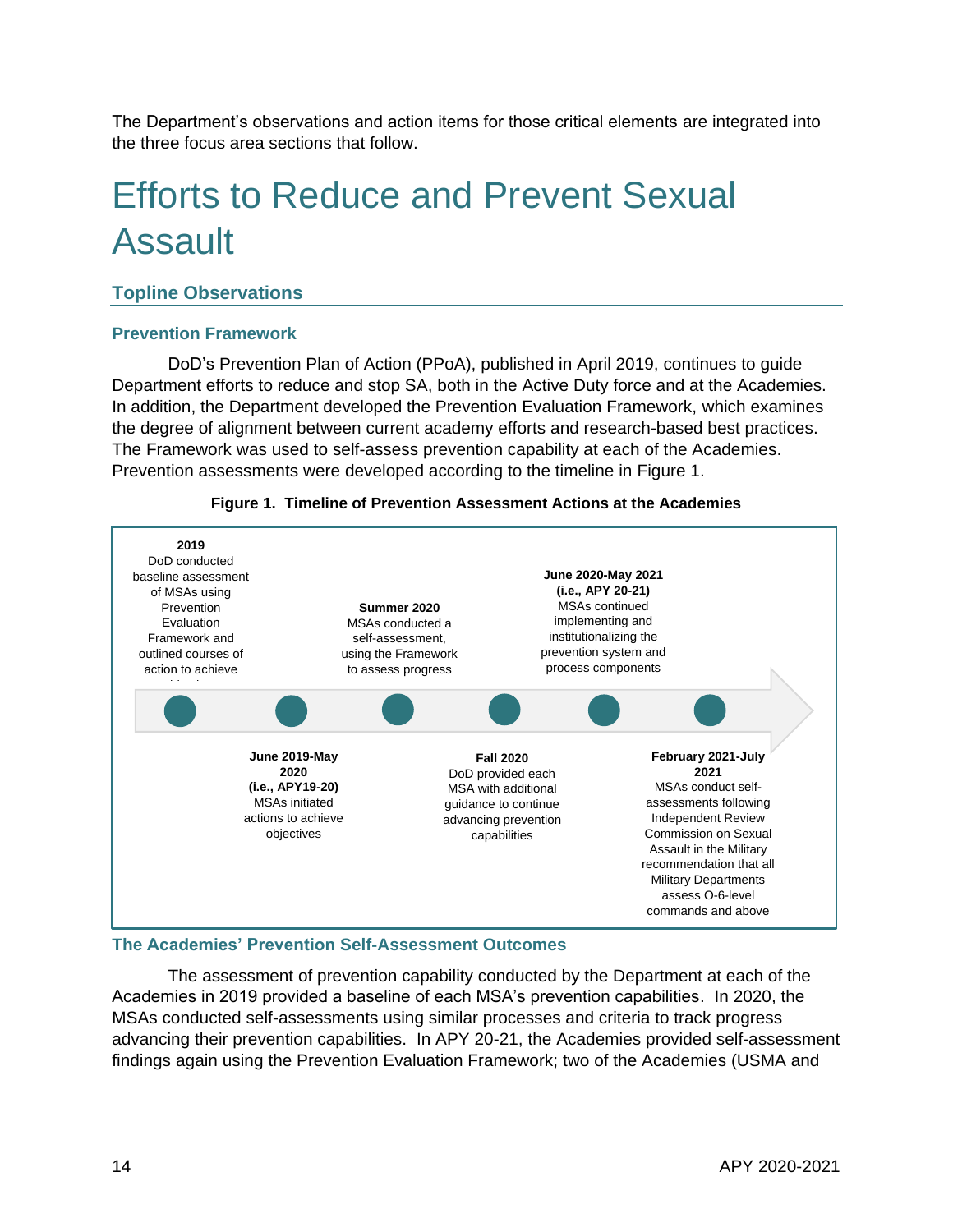USAFA) $6$  also submitted this data for the Secretary of Defense's Immediate Action 1.7 However, USNA completed the self-assessment upon request as part of the current data call. A summary of the self-assessment findings is below. Additional details can be found in the MSAs' assessments in Appendices A, B, and C. The Department's appraisal of the self-assessments follows the academy summaries.

## *USMA Prevention Self-Assessment Summary*

USMA continued to develop its prevention capability in APY 20-21. Over the last year, USMA hired a second full-time prevention specialist. SHARP staff also developed and received approval from the Superintendent on a 48-month Comprehensive SHARP Prevention Plan, which will begin implementation in APY 21-22. The prevention plan identifies risk and protective factors for SA and SH, and includes a logic model that outlines activities, interventions, and intended outcomes across cadets' 48-month experience at USMA. The prevention plan also includes an evaluation plan for prevention activities. Despite progress, gaps remain in the evaluation efforts of the comprehensive plan. Effective evaluation is needed to determine the effectiveness of prevention efforts to better determine future activities. The USMA SHARP team has received evaluation support and technical assistance from CDC VPTAC via an agreement funded by DoD Sexual Assault Prevention and Response Office (SAPRO). CDC VPTAC has been working with USMA to identify ways to improve assessment of specific prevention activities. Continued evaluation support has been requested from CDC VPTAC.

USMA also highlighted appropriate leadership accountability as one of its strengths. The Superintendent holds himself and his subordinates appropriately accountable for reducing and eliminating SA and SH. To demonstrate this, USMA revised their initial SHARP briefing to incoming fourth class cadets during their first two weeks of academy training and education. USMA allotted additional time during this briefing to discuss report findings from the Fort Hood Independent Review Committee and leadership accountability, including a lesson on personal courage. Another strength noted was with the prevention workforce. USMA SHARP prevention staff has a sense of common purpose related to their SA prevention efforts, and leaders and stakeholders have complete confidence in their work. As noted earlier, a second prevention specialist was hired to support SA prevention efforts at USMA. USMA is currently the only Army installation afforded two prevention specialists.

Integration and coordination with stakeholders across USMA was also noted as a significant strength. The Character Integration Advisory Group fosters partnerships throughout USMA and oversees the development and implementation of USMA's character development strategy, which supports key prevention initiatives. Two of the SHARP staff attended DoD's prevention workforce development 60-hour training, "DoD SPARX Knowledge," which allowed

<sup>&</sup>lt;sup>6</sup> USNA was not tasked by the Department of the Navy (DoN) to provide information for this action.

<sup>7</sup> Secretary of Defense. (February 26, 2021). Immediate Actions to Counter Sexual Assault and Harassment and the Establishment of a 90-Day Independent Review Commission on Sexual Assault in the Military. https://media.defense.gov/2021/Feb/26/2002590163/-1/-1/0/APPROVAL-OF-MEMO-DIRECTING-IMMEDIATE-ACTIONS-TO-COUNTER-SEXUAL-ASSAULT-AND-HARASSMENT.PDF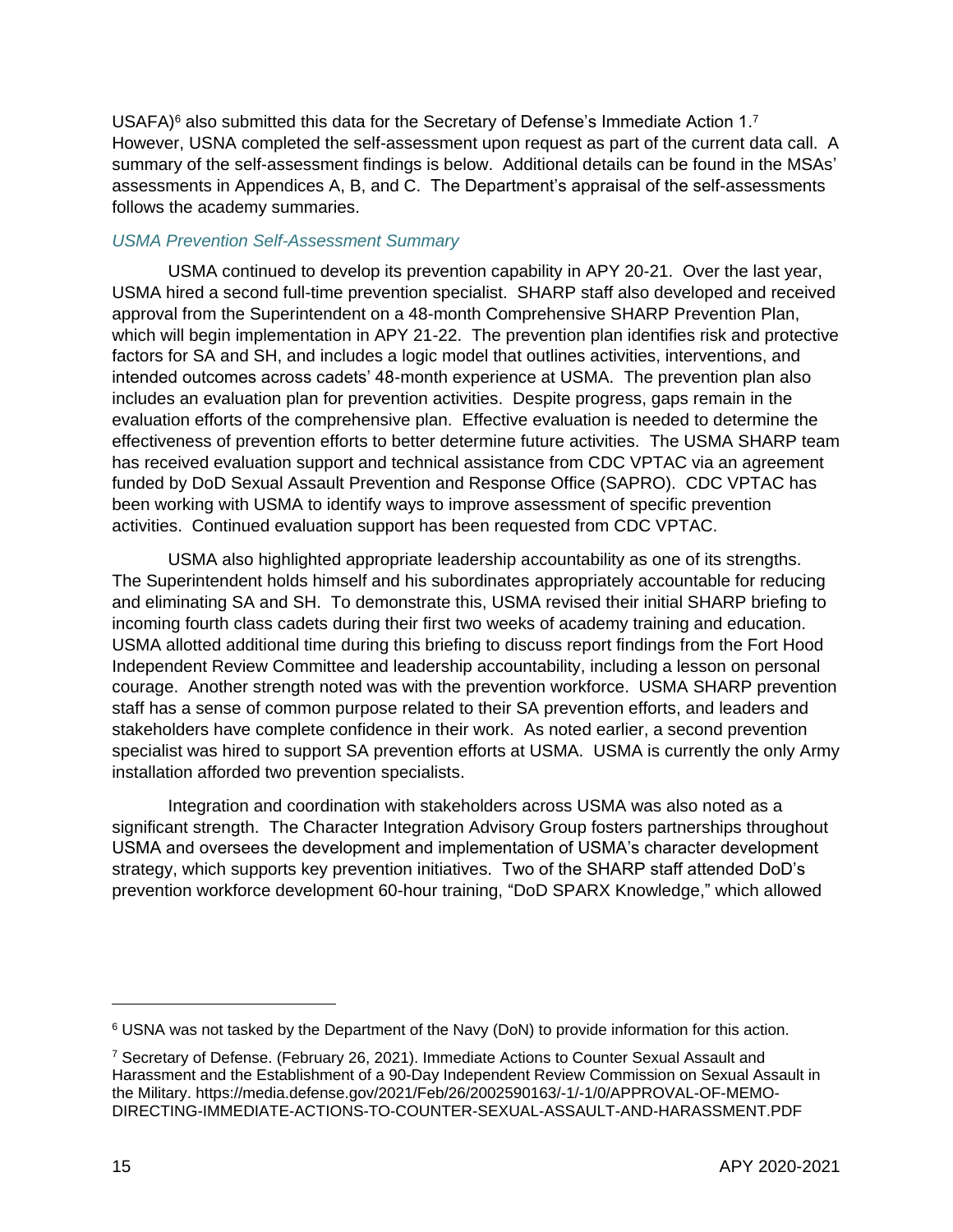for collaboration and networking with other prevention professionals across the Department.<sup>8</sup> The SHARP team has also continued their collaborative relationship with CDC VPTAC.

USMA is also working with the CDC VPTAC to ensure surveys used in After Action Reports (AAR) for prevention-related activities produce actionable data to support future implementation and evaluation efforts. USMA is also participating as an evaluation site in the rigorous evaluation of the Sexual Harassment and Assault Prevention Education (SHAPE) program at USNA. USMA staff intend to use outcomes from the SHAPE evaluation to further develop their own SA prevention activities.

## *USNA Prevention Self-Assessment Summary*

USNA has continued to strengthen its prevention capabilities over the APY 20-21 despite challenges, including those imposed by the coronavirus pandemic. Prevention continues to be an identified priority at USNA across all levels of leadership, as noted by the progress in nearly all prevention-related self-assessment criteria. One of USNA's strengths is their work with the National Opinion Research Center (NORC) this past program year to evaluate the effectiveness of the SHAPE program. The first phase of this multi-year partnership, contracted through DoD, focused on planning and designing the overall evaluation. The next step, which began late in APY 20-21, was baseline data collection for the Class of 2023 and the Class of 2025.

USNA's Midshipman Affairs Team (MAT), which serves as the prevention integration forum, has continued to leverage training and technical assistance made available via Department contracts. The RAND Getting to Outcomes (GTO) team and the CDC VPTAC supported USNA's efforts to further select, implement, and evaluate its prevention activities (outside of the SHAPE evaluation). For example, the SA prevention team has been working with the CDC VPTAC to develop an onboarding training for new prevention personnel. The GTO at USNA has four lines of effort:

- 1. Improve identification of SH:
- 2. Reduce alcohol misuse;
- 3. Improve understanding of company climate; and,
- 4. Improve future reporting of SH.

A comprehensive plan for prevention across USNA exists; however, its utility has been limited. The plan has support from all key leaders, and efforts to implement and evaluate are in development, but all of the prevention disciplines across USNA tend to use their own logic models, with limited linking and integration with the comprehensive plan. The MAT is the integrating body at USNA led by an O-6, and expanded in APY 20-21 to include midshipmen and suicide prevention. While USNA does not have a designated prevention decision-maker, the MAT is working collaboratively, and with support from CDC VPTAC, on an updated,

 $\overline{a}$ 

<sup>&</sup>lt;sup>8</sup> The DoD SPARX Knowledge training aims to build the capacity of the military's prevention workforce to engage in primary prevention of SA by focusing on prevention of self-directed harm (i.e., suicide) and prohibited abusive and harmful acts (i.e., SA, SH, child abuse and neglect, domestic abuse, substance abuse). These behaviors negatively impact military life, including mission readiness, command climate, physical health, and the well-being of individuals and their families.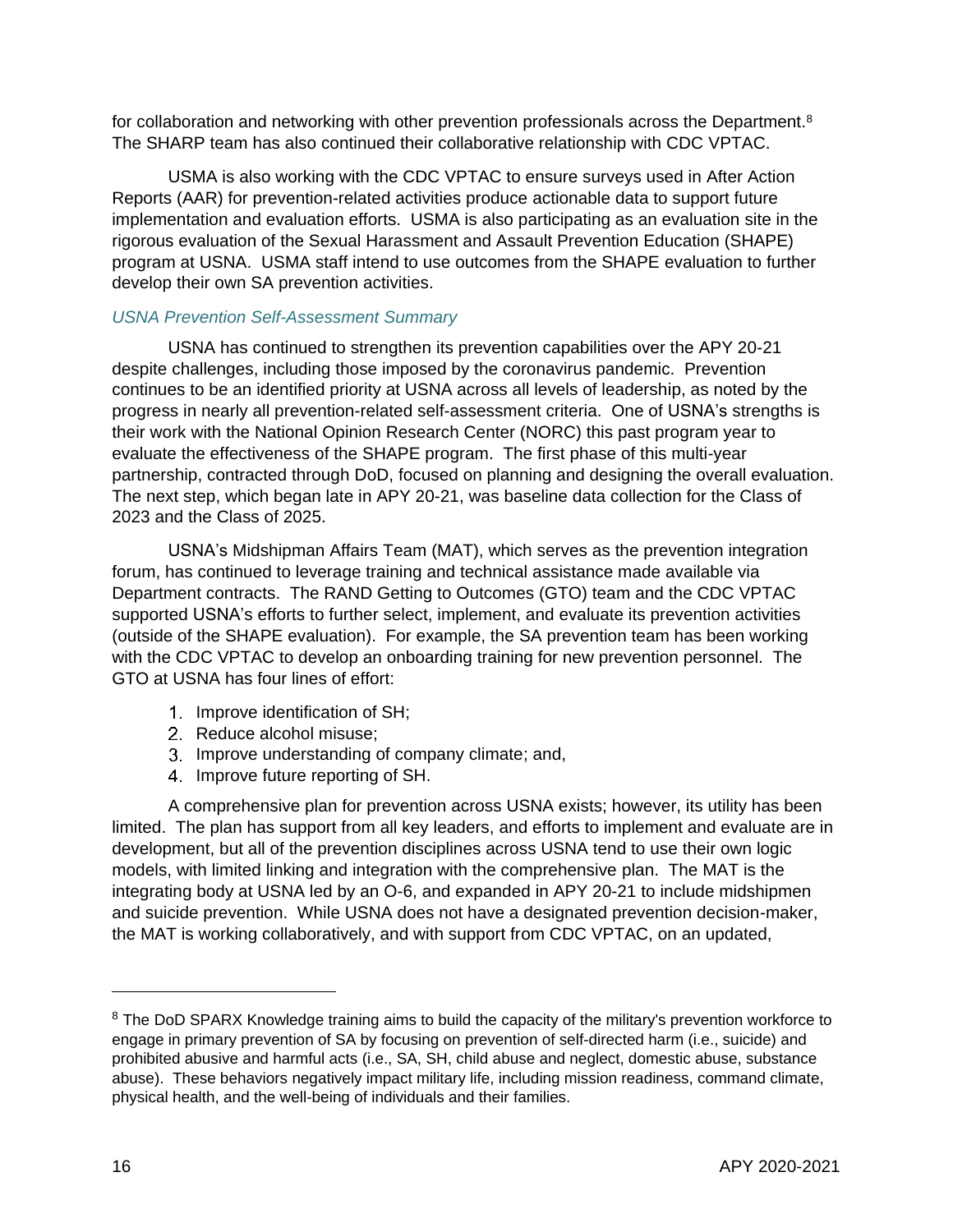executable comprehensive prevention plan with integration across disciplines, and expects to deliver in April 2022.

#### *USAFA Prevention Self-Assessment Summary*

Like the other Service Academies, USAFA continues to develop its prevention capabilities. Different offices working in prevention across USAFA improved communication and collaboration with each other in order to support a more integrated prevention system. The coordination of cross-organization efforts has allowed for discussions on new programming (e.g., Check Up and Choices) before implementation – a desired feature of system integration. USAFA continues to increase the number of staff supporting prevention across the organization by adding a new position focused on prevention and resilience. Evidence-based and/or evidence-informed prevention activities (e.g., Enhanced Assess, Acknowledge, Act; Sexual Communication and Consent, Cadet Healthy Personal Skills) are being implemented, and many are being evaluated for impacts; however, a plethora of programs continue to be offered and introduced into the USAFA environment with little or no organizational integration, management process, or outcome evaluation planned to show impacts.

The USAFA team has developed and implemented its comprehensive plan, which they refer to as their Integrated Prevention Framework. The framework is creating an environment in which all prevention, resilience, and culture/climate agencies represent arms branching from one, unified central body, which is the Community Action Board (CAB). CAB hosts meetings to discuss initiatives both at the installation-level and with academy cadets. Many lines of effort, however, still function in "stove pipes," independent of other efforts. A lack of strategic-level planning, as it pertains to prevention, resilience-building, and cultivating a culture of civility, remains an identified challenge.

USAFA reported that very few lines of effort undergo formal process analyses to help inform development of a standardized implementation protocol, and that the number of programs offered outweighs the manpower to effectively manage them all. USAFA continues to develop a holistic measurement strategy to annually evaluate how all lines of effort across the installation contribute to desired outcomes, both individually and in combination. The first iteration of this measurement strategy is scheduled for APY 21-22.

USAFA found that although improving, there is still limited use of empirical data in prevention and resilience-building functions. The SAPR team continued its development of a holistic measurement plan to examine how multiple lines of effort across the Academy contribute to desired outcomes. The measurement strategy is being designed to enhance USAFA's ability to evaluate program effectiveness and continuous quality improvement.

Regarding their prevention workforce, USAFA found that the workforce in SAPR, Violence Prevention, Community Support, and EO programs is fully staffed – there are no gaps at the Program Manager or Wing level. Manpower for individual lines of effort, however, remains precarious in some circumstances. In addition, the Community Support Coordinator does not have integration at the USAFA Headquarters Program Manager Level. Regular turnover in senior leadership may also temporarily slow progress while new personnel acclimate to USAFA and to the use of an integrated prevention framework. Lastly, this year's training and continuing education plans were provided virtually due to the coronavirus pandemic, impacting professional development and morale.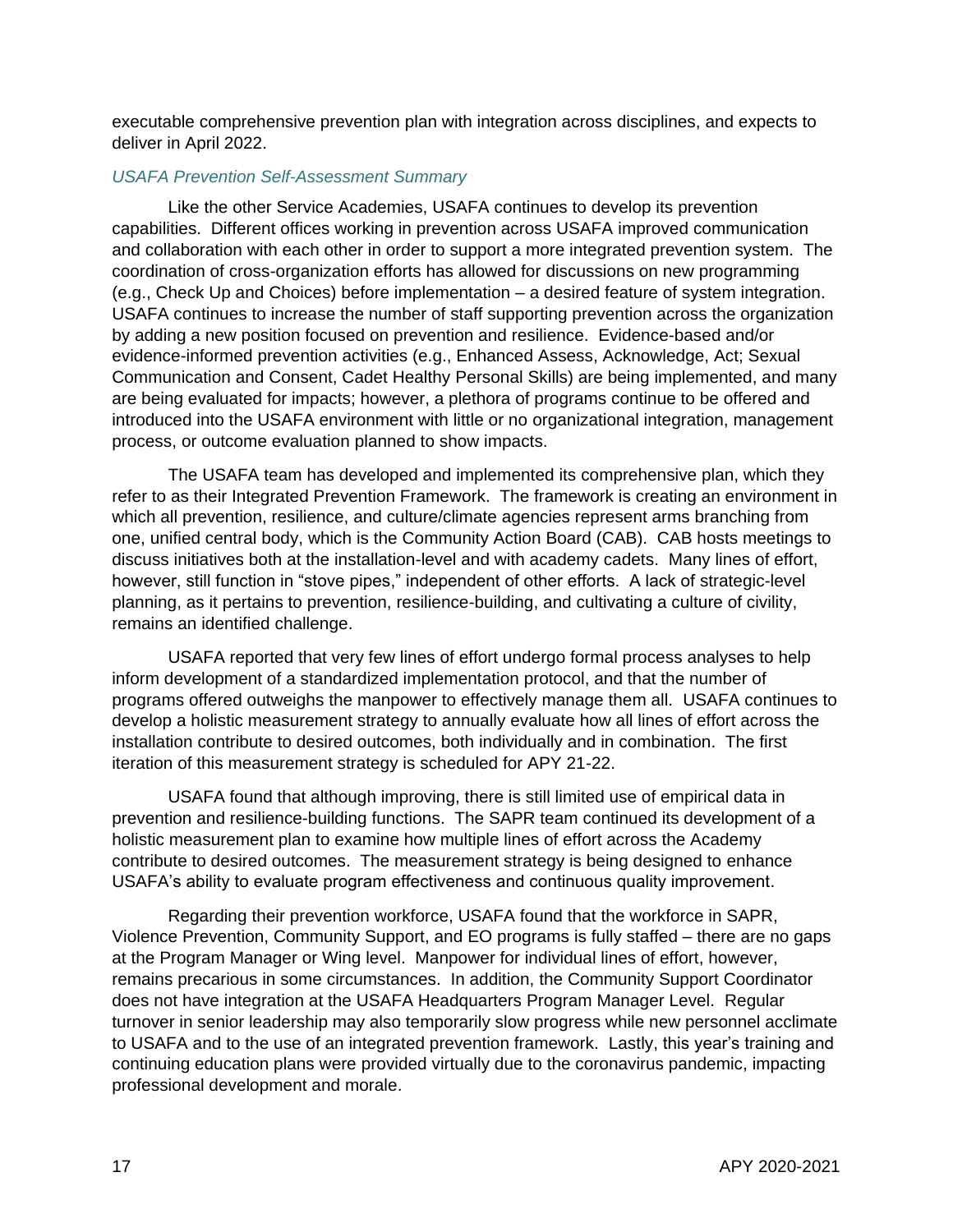#### **Efforts to Assess Risk and Protective Factors for Sexual Assault at the Academies**

In February 2021, the Secretary of Defense directed immediate actions to counter SA and SH. As part of these actions, the Secretary directed that a force-wide *Defense Equal Opportunity Climate Survey (DEOCS)* be conducted to assess risk and protective factors throughout the military. In this effort, the Academies worked together with OPA to draft cadet and midshipman-specific survey questions for the revised *DEOCS 5.0*. The *DEOCS 5.0* is novel in that it links nine risk and protective factors to risk for SA and links ten to risk for SH. These risk and protective factors can impact a unit or organization's climate and ability to achieve its mission.

All MSAs surveyed their cadets and midshipmen using the *DEOCS 5.0* at the outset of the APY. While feedback from the Academies was helpful and actionable, results from the cadets and midshipmen at USMA and USNA could not be cleanly differentiated from faculty and staff responses using established unit reporting structure. USAFA cadet results could be segregated due to the fact that the Academy had established a reporting structure for each cadet class year. Since fielding the *DEOCS 5.0*, the Department has updated the registration system to clarify the reporting structure, which will make it easier to keep faculty, cadet, and midshipman results separate in future surveys.

### **New Department Research Effort to Inform Academy Prevention Efforts**

Despite years of concerted efforts, the prevalence of unwanted sexual contact and sexual harassment remain high at the Academies. In order to directly inform prevention efforts, DoD revised the standard *SAGR* focus group approach. In accordance with Title 10 of the United States Code, amended by Section 532 of the NDAA for FY 2007, the Department has conducted *SAGR* surveys and focus groups at the MSAs, during alternating years, since 2005. Throughout this time, survey and focus group results consistently identified peer leaders as critical but unequipped prevention influencers.

Social norms research is based on the premise that misperceptions of peers' behaviors and attitudes may motivate greater engagement in counterproductive behaviors. For example, if an individual believes peers drink more than they actually do, then the individual is more likely to consume greater amounts of alcohol. Likewise, individuals are more likely to engage in disrespectful behavior if they perceive that peers generally approve of such misconduct. This kind of research has been employed for many years as an intervention strategy for healthrelated behaviors and attitudes. Interventions based on this approach increase healthy behaviors and reduce unhelpful behavior by countering misperceptions of social norms. In addition, research also shows that peer influencers can accelerate efforts to change norms and behaviors.

With this in mind, the Department revised its traditional focus group methodology in 2021 to a mixed-methods approach, including the administration of both survey and focus groups with cadets and midshipmen. This effort, the *2021 ACNS,* sought to accomplish three actions:

- 1. Identify characteristics of influential students so that those students can be leveraged as messengers to accelerate change in problematic norms relevant for prevention;
- Examine cadet and midshipman social norms to identify potential points of intervention; and,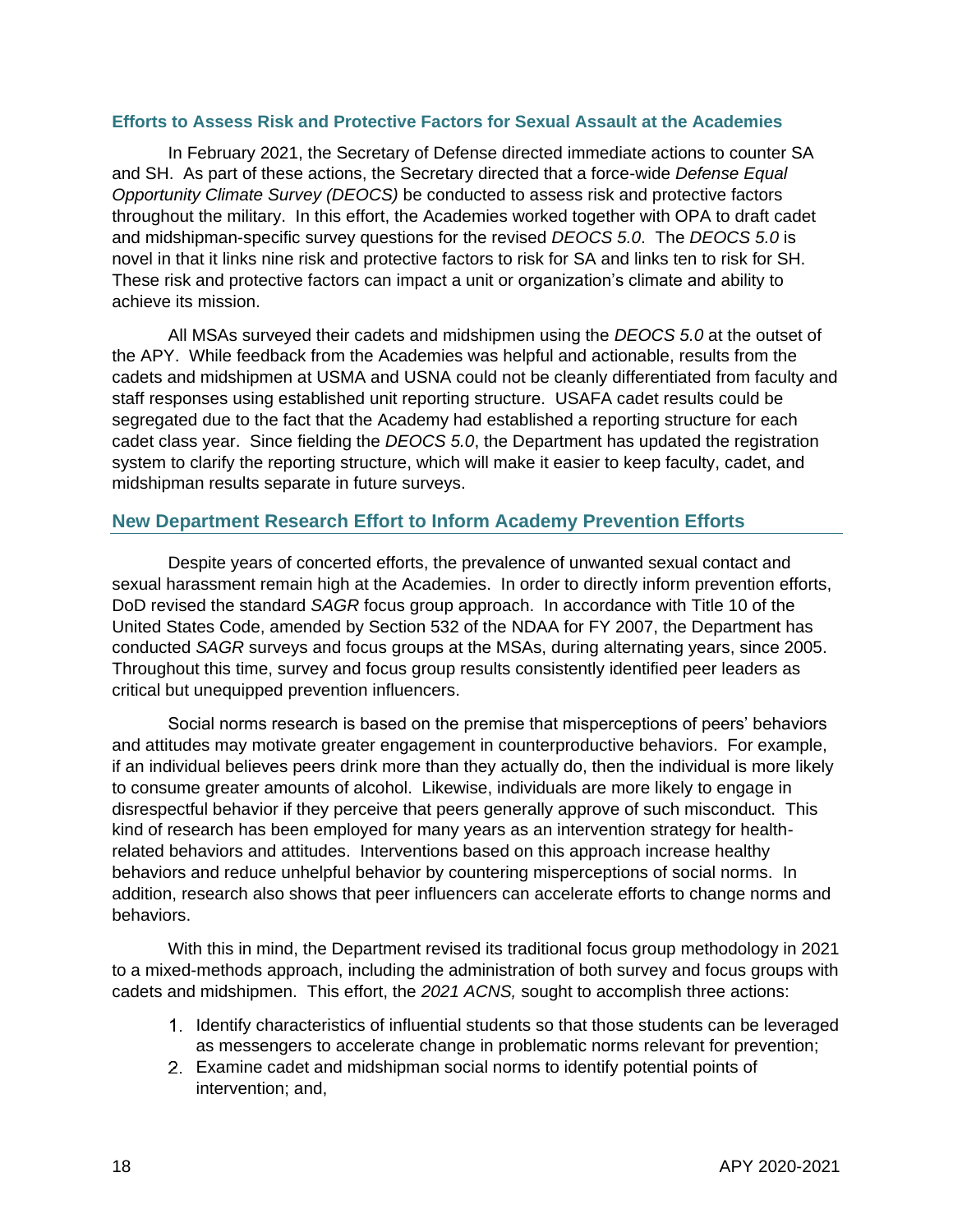Obtain cadet and midshipman feedback on messaging and program delivery methods.

#### *Finding 1: Identifying the Characteristics of Influential Cadets and Midshipmen*

An analysis of study findings indicates that 17 percent of cadets and midshipmen at the MSAs were considered central influencers as nominated by their peers. Data show that key cadet and midshipman influencers are highly integrated with one another and well-connected to the Academy. These students tend to be first or second class (seniors and juniors) male cadets and midshipmen, and often are those who regularly take interest in their peers' wellbeing, serve as mentors and tutors, and are empathic to the needs of their fellow cadets and midshipmen. While men were most often nominated, it is interesting to note that women were nominated as influencers at higher rates (37 percent) than the overall population of women at the Academies (27 percent).

#### *Finding 2: Examining Social Norms*

An important step in employing a social norms approach is to determine which norms in a population may be contributing to misconduct or unhelpful behavior. For example, "descriptive" social norms are those behaviors perceived to be practiced by others. The fact that "everyone else is doing it" is often a rationale for such norms. "Injunctive norms" reflect people's perceptions of what behaviors may be acceptable or unacceptable. Both descriptive and injunctive social norms influence behavior, but which may be the most influential often depends on the circumstances. Understanding the difference between these norms allows for the selection of the most relevant and persuasive messaging that could be considered to correct inaccurate perceptions, promote healthier behavior, and/or reduce risk. To this end, the *2021 ACNS* asked participants to rate their expectations for other students' behavior on a variety of social norms, rate their peers' behavior, and then rate their own behavior. "Self" ratings were then aggregated into a peer group rate to understand what, if any, differences were present in perceptions between self and peers.

In sum, findings from the *2021 ACNS* show that cadets and midshipmen understand the high expectations of the Academies for some norms related to prevention such as confronting sexist comments, discouraging hostile language on social media, and discouraging insults. Cadets and midshipmen generally indicate that such expectations have some effect on their own behavior and what they perceive others are doing as well. While there is an observable difference between behavioral expectations and cadet and midshipman perceptions of actual behavior, students' behavior generally supports desired standards on these norms (confronting sexist comments, discouraging hostile language on social media, and discouraging insults).

For other norms, the survey findings are not as helpful. In contrast, fewer cadets and midshipmen at the Academies align their expectations with preventive attitudes related to encouraging healthy drinking behavior (e.g., drinking in moderation and discouraging both drinking games and underage drinking), holding others appropriately accountable to academy rules (regardless of their opinion of the rules), and discouraging gossiping or talking about others. This essentially means that fewer students have adopted these expectations as essential to their experience as cadets and midshipmen. In addition, cadets and midshipmen indicated that neither they nor their peers are likely to encourage healthy drinking behavior, hold others accountable to academy rules, or discourage gossiping or talking about others. Finally, individuals would not likely benefit from a greater understanding of peer behavior because there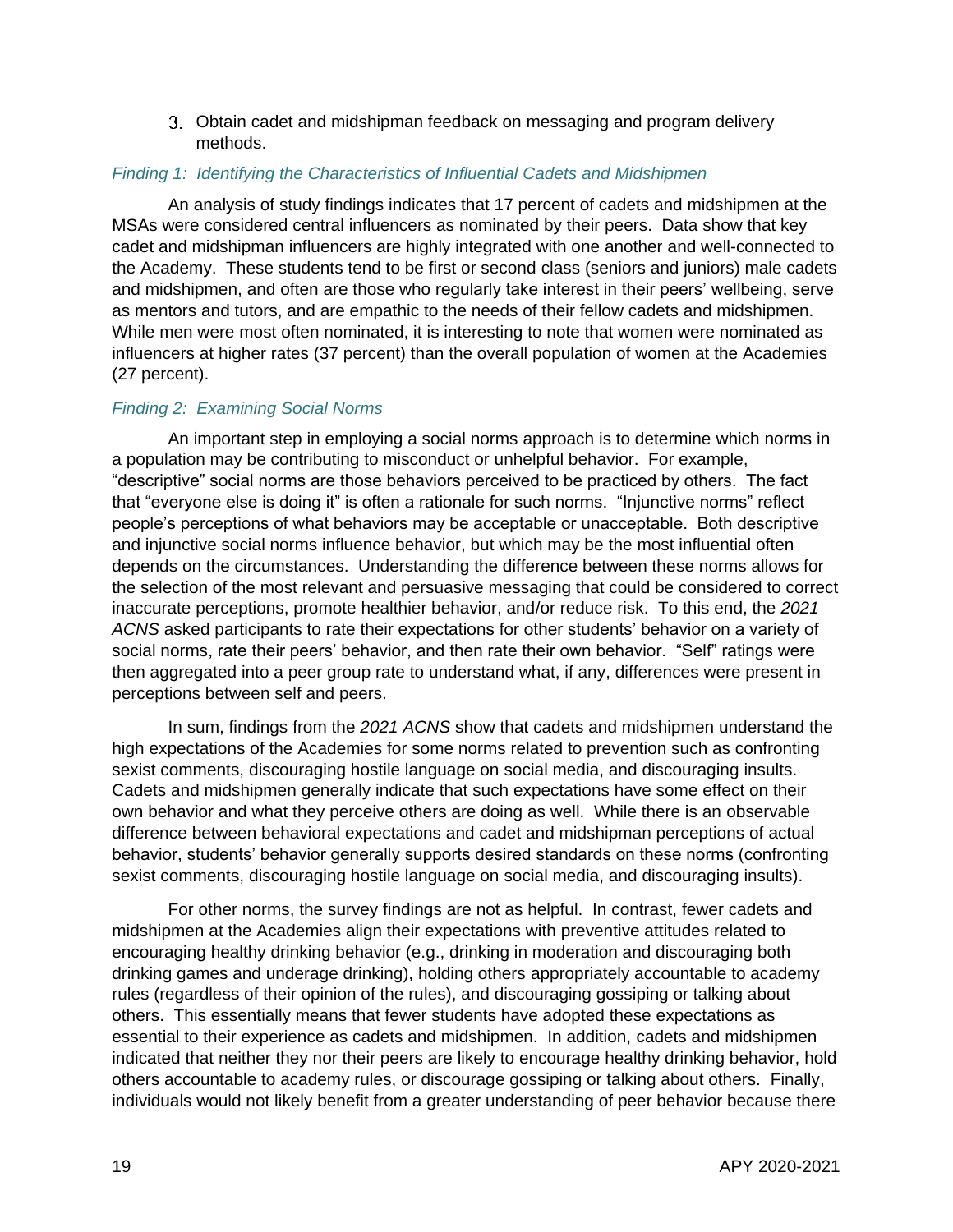is little discrepancy between individuals and the behavior of their peers on these topics. As a result, traditional social norms interventions would not likely be helpful. Instead, the Academies need to improve cadet and midshipman understanding and skills required to encourage healthier drinking choices, improve accountability, and discourage gossip.

## *Finding 3: Obtaining Feedback from Cadets and Midshipmen on Messaging and Program Delivery Methods*

The *2021 ACNS* findings also obtained feedback on academy messaging that resonates and does not resonate with cadets and midshipmen. Program qualities that tend to resonate with cadets and midshipmen include small group, student-driven sessions that allow for discussion and incorporate personal stories. Cadets and midshipmen indicated that programs that do not resonate with them are long, large-scale briefings and slide show or online trainings. This information can be of greatest use for designing interventions and programs with maximum impact. For example, based on the social norms feedback, the Academies would likely have the greatest effect on students by employing small group and discussion-based approaches in efforts to improve skills and attitudes about a key problematic norm, such as expectations about healthier alcohol choices. Given the time and resources required for such approaches, other less critical topics could be communicated via less resonate means (e.g., online or large scale briefings).

## **Actions to Address**

### **Continue Progress with Comprehensive Prevention Plan**

In APY 18-19, the Department found that the Academies were in an early phase of prevention capability. Significant progress was noted in APY 19-20, and this progress has continued into the current APY. DoD's criteria assessment scores this year ranged from moderate, good, to full alignment across most of the Prevention Evaluation Framework at all Academies. Additional refinement is needed within each Academy's prevention system and prevention process to further mature prevention capability. Academies must now focus on the following three action items. It is imperative that the following improvements be ready to address any persistent and emerging risk factors identified in the next *SAGR* Survey, scheduled for April 2022.

#### *Identify and Empower Prevention Decision-Makers*

The MSAs will identify and/or hire a senior, full-time Violence Prevention Program Integrator with sufficient grade and authority to direct coordination and recommend resource decisions to the Superintendent across programs addressing SA, SH, self-harm, and other readiness-impacting behaviors. Currently, all Academies place officers in the grade of O-6 or higher to lead departments, cost-centers, functions, and other activities. However, a leader in an equivalent grade is not currently empowered to coordinate, direct, and negotiate prevention initiatives across academy stovepipes. The new leadership position at each Academy will be responsible for assessing prevention activities to determine redundancies, gaps, efficiencies, and consistent prevention messaging across disciplines. This position will require:

Grade and longevity to see prevention activities through at least one cycle of implementation (a GS-15 or Highly Qualified Expert remaining in place a minimum of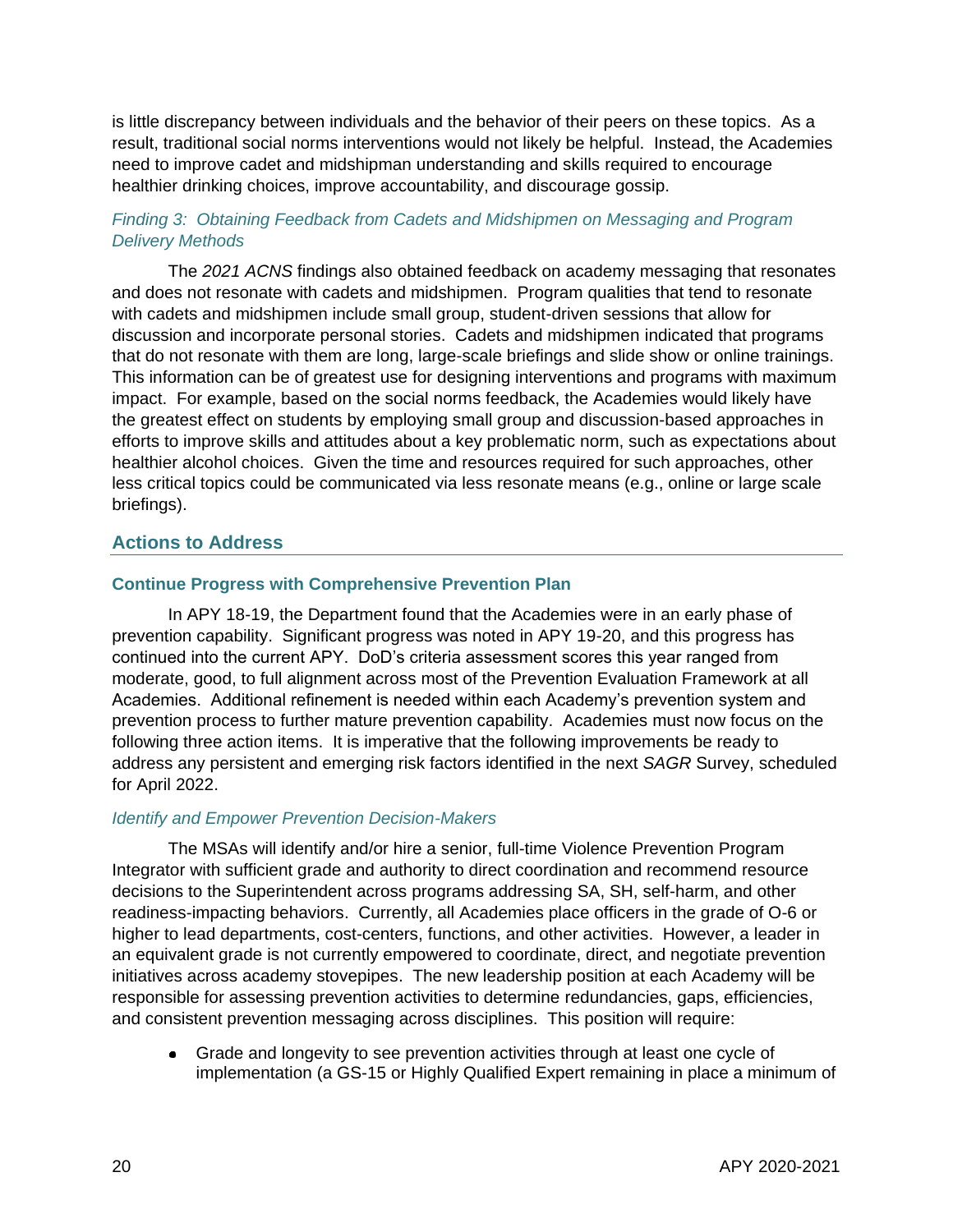three to five years is optimal, an O-6 cycling in and out on assignment or retirement after two to three years is not suitable);

- Advanced, specialized prevention education (e.g., master's degree or higher in a prevention-related field or social science); and,
- Experience in military settings.

The Military Departments will program this position at each Academy and identify and/or hire personnel into the position before September 30, 2023. In the interim, each Academy will appoint an individual with sufficient future time on station and provide him or her with the authority to perform such duties as described until the new hire is in place. Appointment letters are to be provided to the Under Secretary of Defense for Personnel and Readiness (USD(P&R)) via Manpower and Reserve Affairs Military Department leadership by March 31, 2022.

### *Revise Academy Policy to Codify Prevention Elements*

With new leadership and changes in prevention personnel over time, there is increased likelihood that some prevention system advancements over the last two academic years will be lost. The Academies will now institutionalize prevention system advancements through revisions and additions to academy policy and local operating instructions. For example, if integrating bodies or functions are identified but are not meeting prevention needs, the Academies will establish and/or re-task groups to support prevention across functional areas, under the direction of the Violence Prevention Program Integrator described previously. Similarly, the Department requires the Academies to specify and require onboarding training for new prevention staff and document that prevention decision-makers and leaders have the training and tools needed to support prevention efforts. It should be noted that the latter training requirements have been directed by the Secretary of Defense as a part of the guidance to implement the Independent Review Commission (IRC) Recommendations 2.4, 3.2, and 4.4 c.

Using Department of Defense Instruction (DoDI) 6400.09 as a framework, the Academies will draft the policies and operating instructions as described above and submit the drafts for review by their Service and USD(P&R) by May 31, 2022. All policies and instructions will be approved for implementation by the Superintendent by September 30, 2022.

#### *Evaluate Individual Prevention Activities within the Overall Comprehensive Prevention Approach*

The Department requires the Academies to evaluate the individual and collective outcomes of individual prevention activities within the overall comprehensive approach. The Academies will develop an evaluation plan<sup>9</sup> that includes the following: (1) evaluation narrative, which describes plans for evaluating the outcomes of a select prevention activity; and (2) evaluation logic model. By September 30, 2022, Academies will submit evaluation plans for identified prevention activities.

<sup>&</sup>lt;sup>9</sup> The Academies may use the following CDC Evaluation Plan as a template: https://vetoviolence.cdc.gov/apps/evaluaction/assets/pdf/Evaluation-Plan-Template.pdf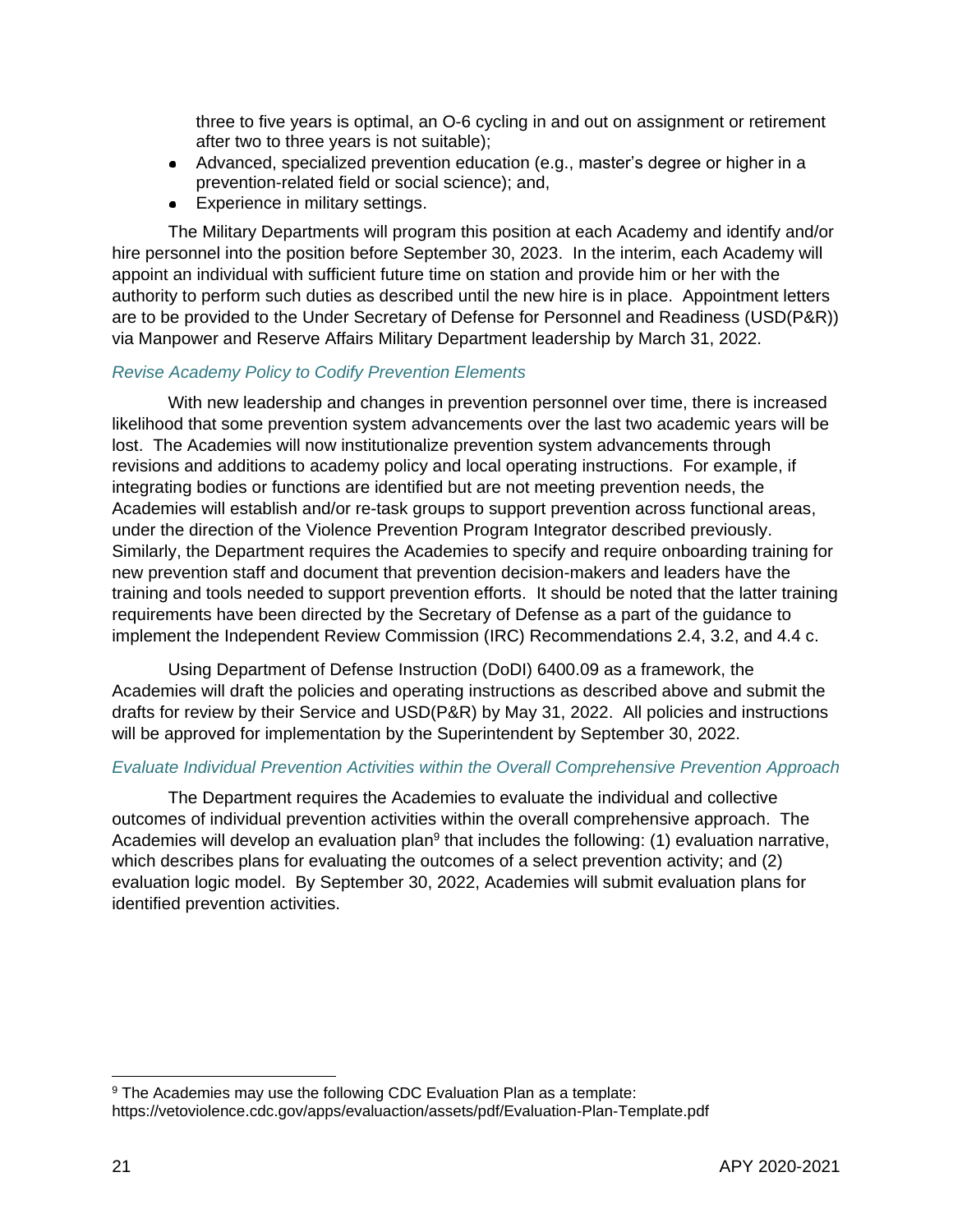# <span id="page-26-0"></span>Sexual Assault and Sexual Harassment Reporting

## **Top Line Observations**

## **APY 20-21 Overall Reporting Data on Sexual Assault at the Service Academies**

In APY 20-21, the Department received a total of 161 SA reports that involved cadets/midshipmen/prep students as victims and/or alleged perpetrators – an increase of 32 reports from the previous APY (see [Exhibit 2\)](#page-26-1). Of these reports, 56 were from USMA, 41 were from USNA, and 64 were from USAFA.



**Exhibit 2: Reports of Sexual Assault by Academy, APY 07-08 to 20-21**

<span id="page-26-1"></span>Department policy allows cadets and midshipmen to report SA and receive assistance, even when the reported incident occurred prior to entry into military service. In addition, DoD accounts for reports from non-cadets/midshipmen that allege a SA against an academy student.

At the MSAs' request, the Department categorizes the reports received to better understand and focus on those cases that reflect the MSAs' current conditions. Of the 161 total reports received by the Department, 139 reports were made by/or against "actively enrolled cadets and midshipmen" for incidents that occurred during military service (see [Exhibit](#page-28-0) 3). The "actively enrolled cadets or midshipmen" category includes reports from:

Currently enrolled cadets or midshipmen reporting an incident that occurred during their military service;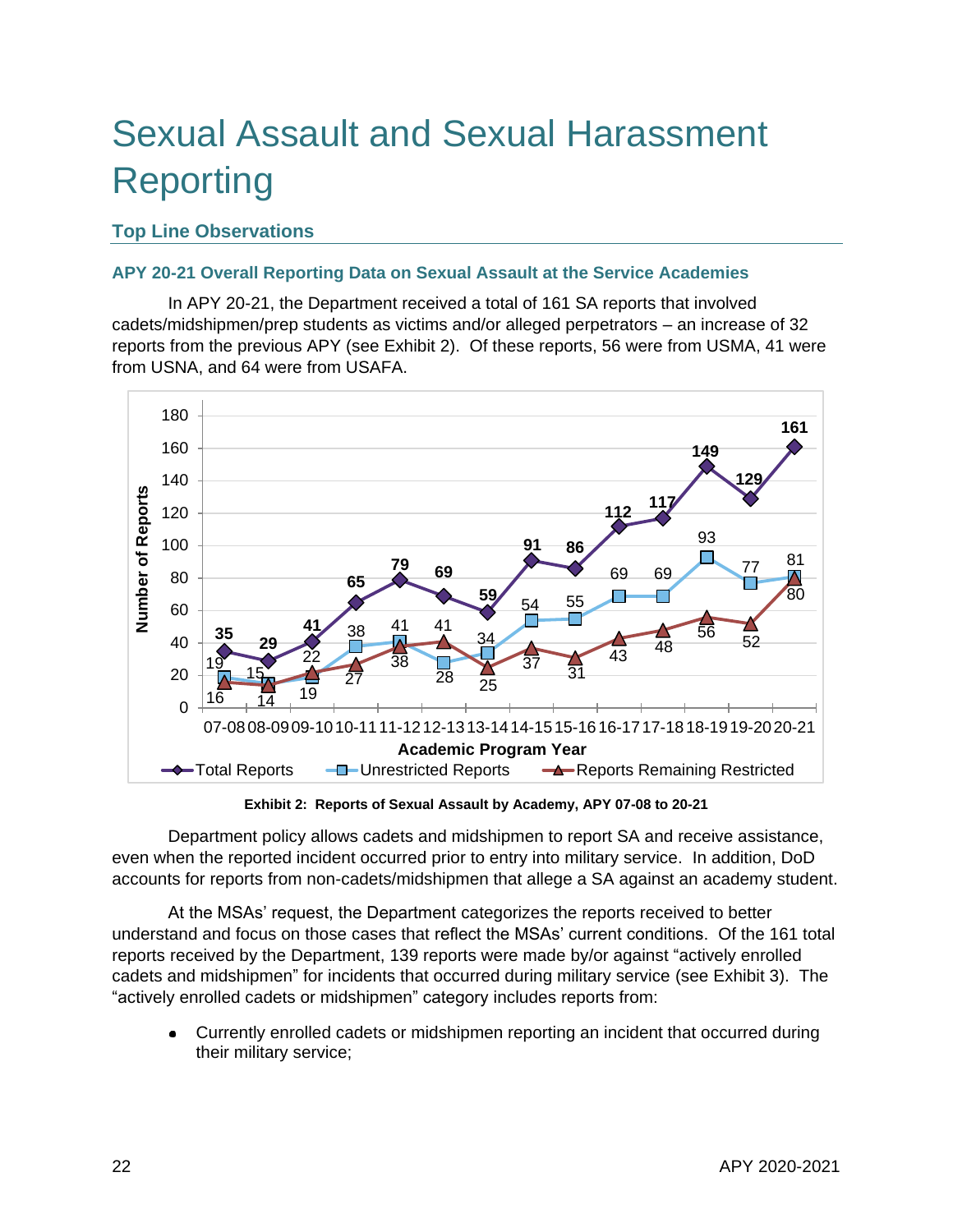- Active-duty Service members reporting an incident that occurred within four years of the date the incident was reported, either at the MSA or while they were a cadet or midshipman; and
- Civilians reporting an incident against an enrolled cadet or midshipman.

The remaining 22 reports come from:

- Currently enrolled cadets or midshipmen reporting an incident that occurred prior to military service;
- Active-duty Service members or current civilians who did not report an academybased SA until they were no longer enrolled at the MSA, making a report for an incident that occurred more than four years from the date of the report; and
- Prep school students.

[Table 1](#page-27-0) provides the breakdown of the 161 total reports into these two overarching categories.

<span id="page-27-0"></span>

|                                                                                                        | Unrestricted<br><b>Reports</b> | <b>Restricted</b><br><b>Reports</b> | Total<br><b>Reports</b> |
|--------------------------------------------------------------------------------------------------------|--------------------------------|-------------------------------------|-------------------------|
| <b>All Academy-related Reports</b>                                                                     | 81                             | 80                                  | 161                     |
| • Reports involving actively enrolled cadets/midshipmen<br>at the time of incident and/or report       | 71                             | 68                                  | 139                     |
| - Cadets/midshipmen victims reporting an incident<br>that occurred during military service             | 64                             | 67                                  | 131                     |
| - Active-duty Service member victims reporting an<br>incident that occurred within the last four years | 3                              |                                     | 4                       |
| - Civilian victims                                                                                     | 4                              | ∩                                   | 4                       |
| • All other reports                                                                                    | 10                             | 12                                  | 22                      |
| - Cadets/midshipmen reporting an incident that<br>occurred prior to military service                   | 6                              | 8                                   | 14                      |
| - Active-duty Service members reporting an incident<br>that occurred more than four years ago          |                                | З                                   | 4                       |
| - Prep school students                                                                                 | 3                              |                                     |                         |

**Table 1: Sexual Assault Reports by Victim Category and Military Status, APY 20-21**

Please see Appendix B: Statistical Data on Sexual Assault and Sexual Harassment for more information on reporting data.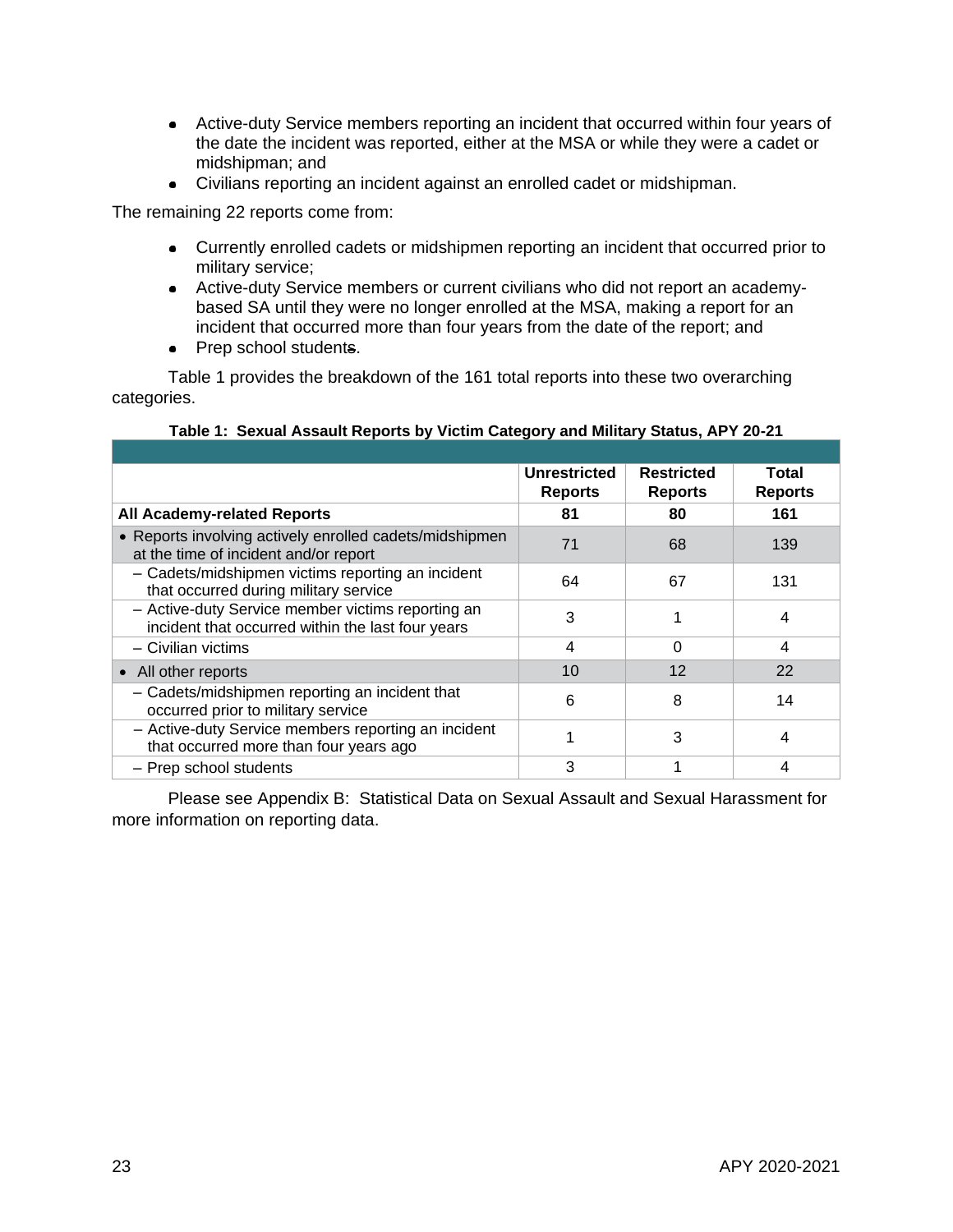

<span id="page-28-0"></span>**Exhibit 3: Reports by and/or against** *Academy Students Actively Enrolled* **at the Time of Report and Incident by Report Type, APY 05-06 to 20-21**

[Exhibit](#page-28-0) 3 breaks down by MSA the number of SA reports by and/or against academy students actively enrolled at the time of the report and incident. Compared to APY 19-20, the total number of SA reports involving actively enrolled cadets or midshipmen made in APY 20-21 increased by 34 reports, driven by the increase in reporting at USMA and USAFA.

At USMA, 50 reports of SA were made by and/or against actively enrolled cadets for an alleged incident that occurred during military service, representing an increase of 20 reports since the previous APY. Of these total reports, 31 were Unrestricted, and 19 remained Restricted at the close of APY 20-21.

At USNA, 34 reports of SA were made by and/or against actively enrolled midshipmen for an alleged incident occurring during military service. No increase or decrease occurred in reports from the previous APY. Of these total reports, 12 were Unrestricted, and 22 remained Restricted at the close of APY 20-21.

At USAFA, 55 reports of SA were made by and/or against actively enrolled cadets for an alleged incident occurring during military service, an increase of 14 reports since previously measured. Of these total reports, 28 were Unrestricted, and 27 remained Restricted. Detailed statistical data from APY 20-21, and analysis of these data, can be found in Appendices D and E.

The reason for increased reporting is unclear, as the Department did not administer a scientific prevalence survey this year.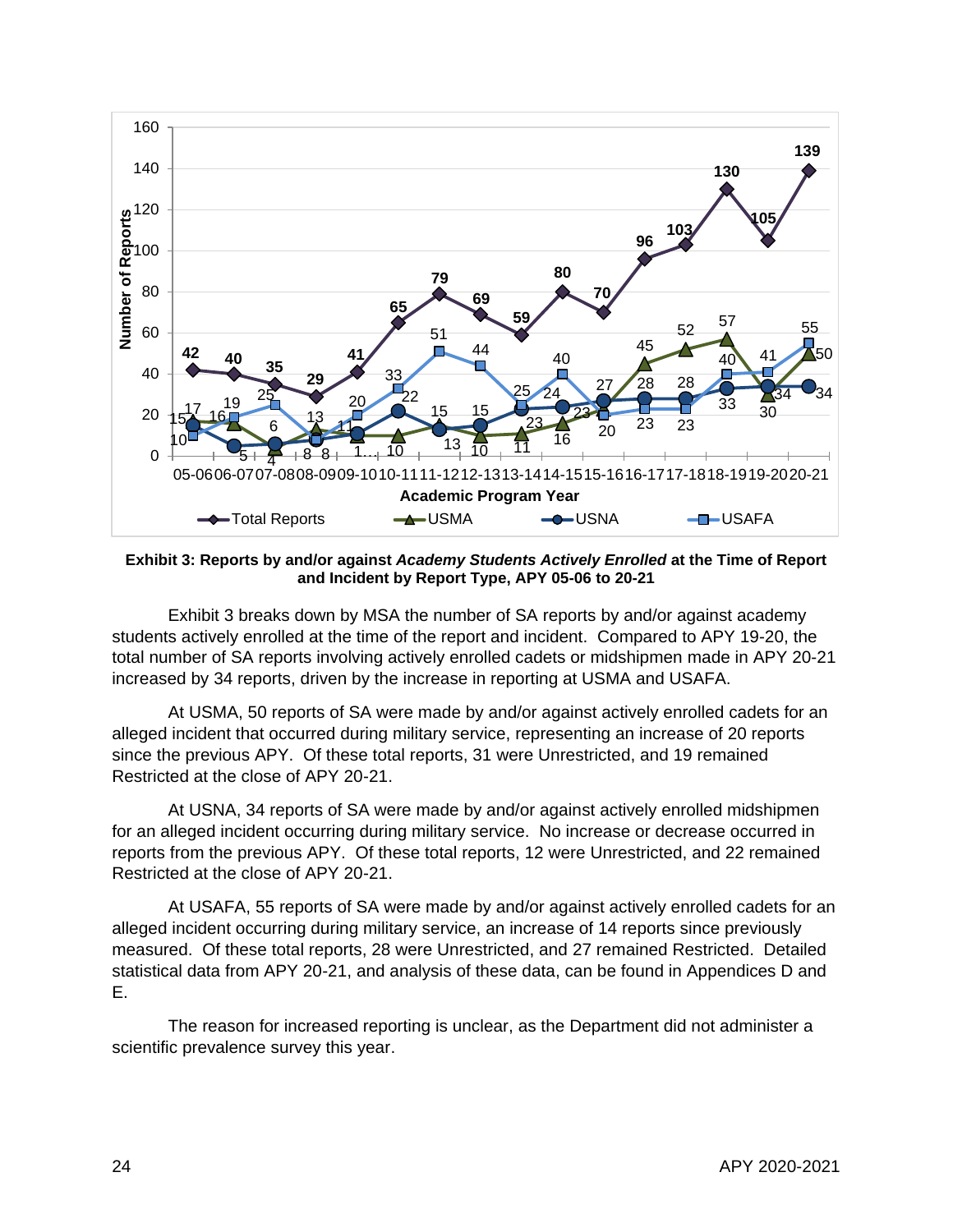#### **APY 20-21 Sexual Assault Reports Made to the Family Advocacy Program**

SA that occurs within the context of an intimate partner relationship is domestic abuse, which falls under the purview of the Family Advocacy Program (FAP). The Department of the Air Force (DAF) has expanded its definition of "intimate partner" abuse to also include dating violence. While cadets and midshipmen cannot be married while enrolled at the MSAs, they can be involved in dating relationships. USAFA cadets have the option to seek assistance from FAP when they believe they have been subjected to SA as part of a dating relationship.

The Department has established procedures to ensure that all SA reports at USAFA comply with congressional reporting requirements. In APY 20-21, one report of SA at USAFA was initially made to FAP. The one report at USAFA that was initially made to FAP is included in the above counts of the total number of reports made this APY.

### **APY 20-21 Sexual Harassment Complaints at the Service Academies**

In APY 20-21, cadets and midshipmen made 9 formal complaints and 21 informal complaints of SH. As depicted in [Exhibit 4,](#page-29-0) SH complaints at the Academies vary widely from year to year but remain low compared to prior survey prevalence estimates of SH from the *2018 SAGR*.



**Exhibit 4: Total Sexual Harassment Complaints by Academy, APY 11-12 to 20-21**

### <span id="page-29-0"></span>**CATCH a Serial Offender Program Insights**

The Department implemented the CATCH a Serial Offender Program (CATCH) in August 2019 to provide another reporting resource for individuals who have experienced SA. CATCH allows individuals making Restricted Reports the opportunity to provide information about their alleged offender or incident confidentially to military criminal investigators. Should the information provided align with another CATCH entry or other documented criminal allegation against the same alleged offender, CATCH participants can consider converting to an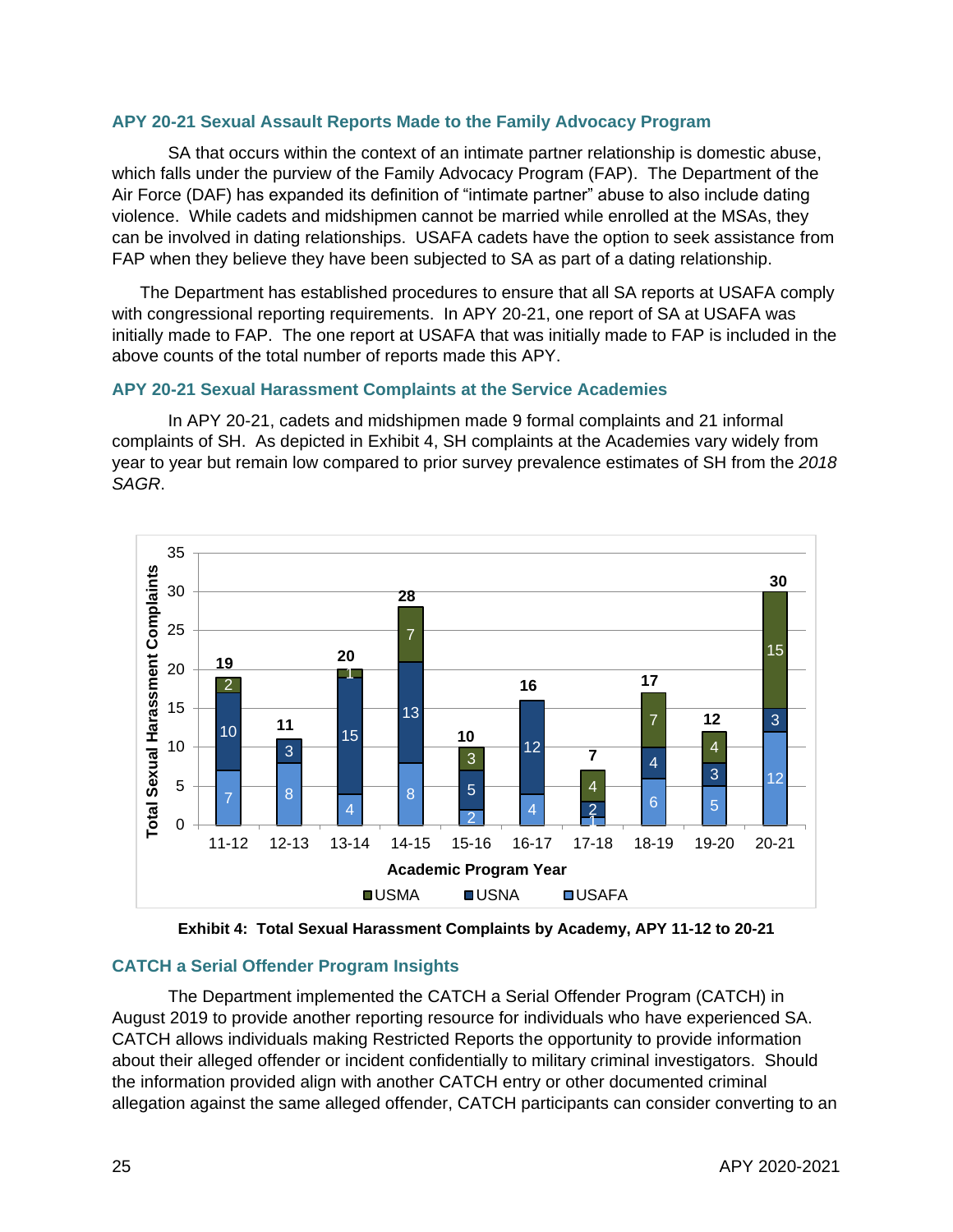Unrestricted Report and participate in the military justice system. Anyone having made a Restricted Report currently or in the past is eligible to provide a CATCH entry. This APY, 43 CATCH entries originated from the Academies, similar to the 45 entries made to the program in APY 19-20.

This year, the Department directed the Academies to provide an AAR of activities taken to publicize CATCH according to the Plan of Action and Milestones (POAM) each MSA submitted to the Department in December 2019. All Academies submitted an AAR to the Department. In addition, in the past APY, the MSAs took the following action:

- **USMA**: provided a Catch Program Victim Info Sheet to all cadets who came to speak with a SARC or SAPR VA. CATCH was also promoted during the SHARP briefing provided to cadets on Ft. Hood and throughout annual trainings and discussions.
- **USNA**: made concerted efforts to publicize CATCH, which is featured prominently in SAPR training briefs and discussions and is shared as an option for victims by their SARC or SAPR VA.
- **USAFA**: completed all training goals outlined in their POAM and continues to publicize the CATCH program, which is offered to every cadet making a Restricted Report of SA. The program's success is monitored as victims continue to opt-in voluntarily.

## **Actions to Address**

In the next APY, the Department encourages the Academies to complete the following two action items.

### **Facilitate Greater Use of CATCH by Providing On-site Resources**

In the past two years, the Academies have publicized the new CATCH program to cadets and midshipmen. However, firsthand accounts with SA response personnel show that while a survivor might express interest in the program when speaking to the SARC in their office, the action tends to end there. Department data shows that only one-third of Service members who request a password made an entry into the CATCH system. 10

During On-site Engagements with academy personnel, the Department learned that in an effort to encourage midshipmen to use the program, USNA established a dedicated private space and a standalone computer for midshipmen to access the CATCH program immediately after receiving their program credential from a SARC. This initiative also facilitated easier access for the SARC, who can provide technical assistance and answer password-related issues for the survivor. The Department considers this action a best practice and directs USMA and USAFA to establish private computer space for cadets to enter CATCH submissions. Additionally, the Academies will also encourage greater access to the CATCH program by expanding eligibility to the program as outlined in the 10 November 2021 Deputy Secretary of

<sup>&</sup>lt;sup>10</sup> DoD SAPRO. (September 2021). "CATCH a Serial Offender (CATCH) Program Data for the Month of September 2021."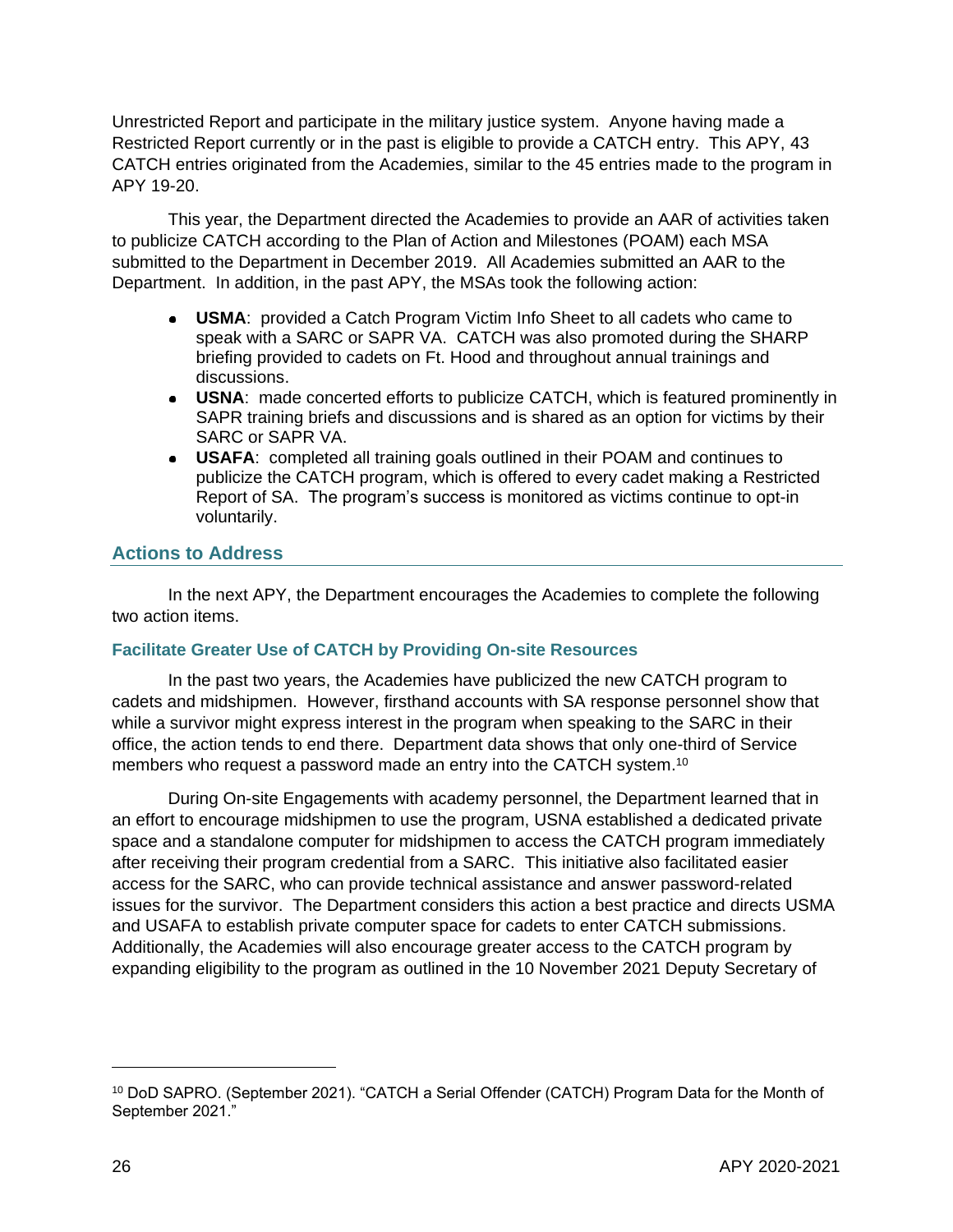Defense Memorandum.<sup>11</sup> The Academies will report compliance with this action in the selfassessment planned for APY 21-22.

## **Track Sexual Assault Cases Citing the Safe to Report Policy**

The USAFA Safe to Report policy allows the Superintendent to not prosecute minor misconduct by victims associated with their report of SA (e.g., underage drinking, being outside of cadet-area limits). USAFA fully implemented and publicized a Safe to Report policy. This year, victims in 22 reports cited the policy as a reason for coming forward. While USMA and USNA leadership testified having similar policies addressing collateral misconduct of sexual assault victims in force at their Academies, they were not tracking the numbers of victims citing their policies as influencing their decision to report. DoD issued guidance to the Secretaries of the Military Departments in October 2021 directing implementation of a force-wide Safe to Report policy, as directed by the NDAA for FY 2021. Upon implementation of the policy, the Military Departments, including the Academies, will be required to track the number of reports they receive each year wherein victims cite the Safe to Report policy as having influenced their decision to report.

## <span id="page-31-0"></span>Victim Assistance Initiatives

## **Top Line Observations**

## **Academy Case Management Group Assessment**

This year, DoD SAPRO assessed the Academies' Case Management Group (CMG) compliance. While called different names throughout the Military Services (i.e., Army Sexual Assault Review Board (SARB), Navy Sexual Assault Case Management Group (SACMG), and Air Force CMG), this group is responsible for the monthly review of all open, Unrestricted SA cases at a given location. The CMG is chaired by the installation commander or senior mission commander and co-chaired by the lead SARC. It aims to provide senior commanders with oversight of SA cases, address safety and retaliation allegations, track case movement through the military justice process, and promote collaboration and cooperation of all first responders.

To inform their review, DoD SAPRO employed guidance from DoDI 6495.02, *SAPR Program Procedures*, relevant DoD policy memoranda, and interviews with the group Chair, Co-Chair, and observation of an academy-level CMG session. While each CMG follows DoDI 6495.02 guidance, implementation was distinctive to each Academy. For example, cadet and midshipman victims are represented by different levels of academy leadership. USNA identifies the O-5 or O-6 post-command Battalion Officer as the midshipman victim representative. However, O-3 level company commanders, Tactical Officers (TACs), Air Officer Commanding (AOCs), and O-4 level officers and above represent cadet victims at USMA and USAFA CMGs.

<sup>11</sup> DoD Instruction 6495.02, Volume 1, Paragraph 4, "Sexual Assault Prevention and Response: Program Procedures." (November 10, 2021).

[https://www.esd.whs.mil/Portals/54/Documents/DD/issuances/dodi/649502\\_vol1.PDF?ver=cgGWF8znmr](https://www.esd.whs.mil/Portals/54/Documents/DD/issuances/dodi/649502_vol1.PDF?ver=cgGWF8znmrSsFAimctzJFQ%3d%3d) [SsFAimctzJFQ%3d%3d](https://www.esd.whs.mil/Portals/54/Documents/DD/issuances/dodi/649502_vol1.PDF?ver=cgGWF8znmrSsFAimctzJFQ%3d%3d)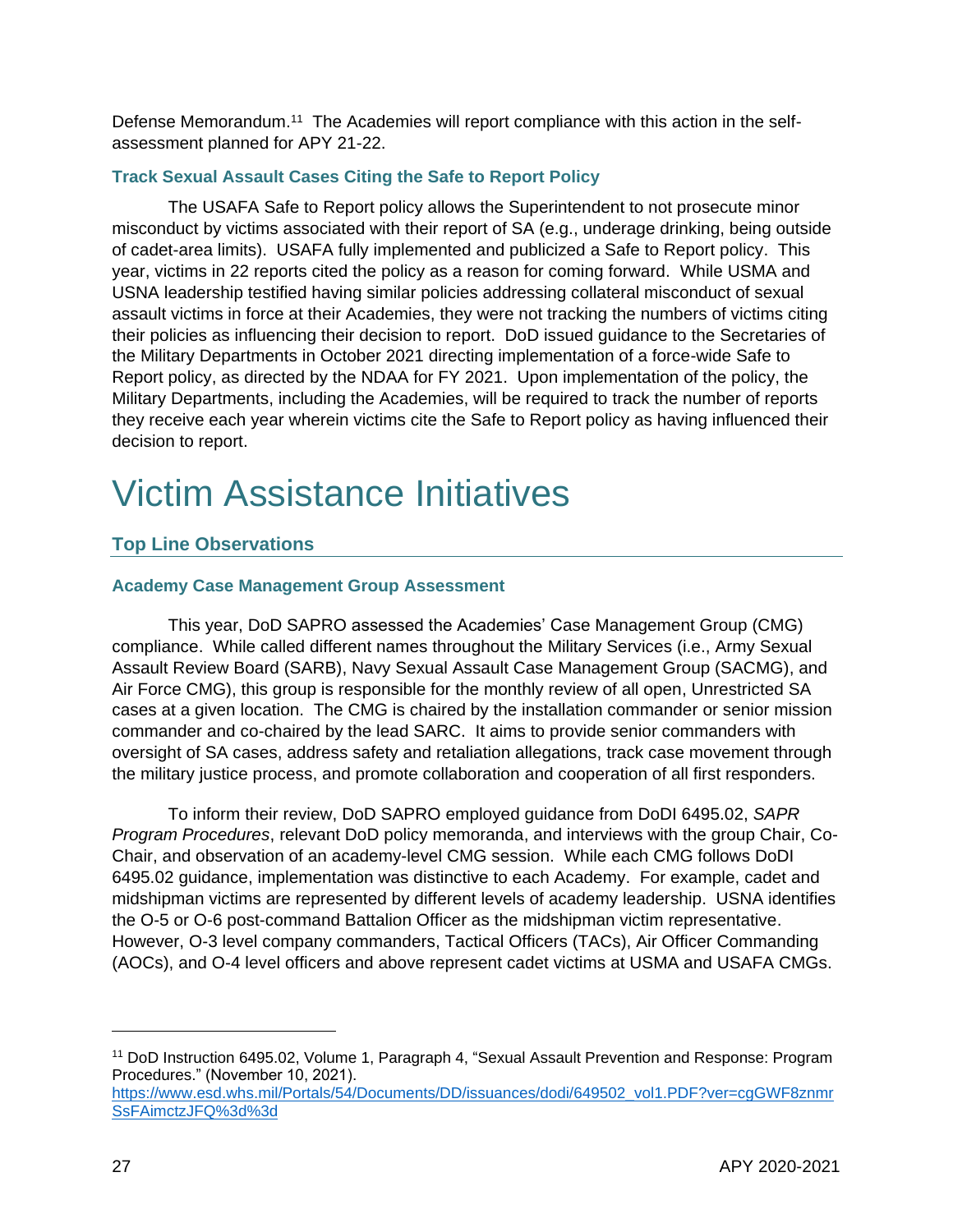At USAFA, in the absence of the immediate AOC, the Group AOC (O-5 or O-6 level) attends the CMGs. In addition, the USAFA Vice Commandant is in attendance for all cadet CMG meetings.

#### *Identified Opportunities for Improvement*

Recognizing the unique environments and needs of each Service, DoD SAPRO found that variations exist in CMG processes across the Academies. For the most part, these variations are permitted by DoD policy. However, certain practices at the Academies encroach on victim privacy and the regulatory requirement to keep case information consolidated to those parties who have a demonstrable "need-to-know."

For instance, at USMA, a large distribution email is sent to CMG attendees and other academy personnel to share meeting dates for the monthly CMG and to review response system data for the Academy. While it is helpful to include a wider range of personnel to review response system data, USMA should keep such topics relegated to the quarterly response system meetings required by Department policy. CMG attendance and topics should focus mainly on victim safety, services provided, and progression of cases through the military justice process. Only first responders and SAPR personnel with a "need-to-know" should receive information on the date and time of the monthly CMG. Additional persons may be invited to CMG meetings at the discretion of the CMG Chair if those persons have an official "need-toknow" in adherence to DoDI 6495.02, with the understanding that maintaining victim privacy is essential. To be clear, these events should be scheduled as two separate meetings, with distinct agendas, to help protect victim privacy and confidentiality, and lessen likelihood of inadvertent disclosure of victim information. Additionally, leadership and CMG participant training could be strengthened to allow for greater understanding of roles and participation in meeting discussions.

To standardize variations in academy CMG processes, the Department directs the MSAs to develop localized CMG operating instructions, submitted in draft to DoD SAPRO, no later than 31 May 2022. To assess Service CMG training best practices, the Department directs the Military Departments to provide a copy of their leadership and CMG participant training curriculum to the DoD Sexual Assault Prevention and Response Training and Education Center of Excellence within DoD SAPRO no later than 31 March 2022.

#### **Efforts to Improve Victim Assistance and Support Continued at the Academies**

#### *Identifying and Preparing Influencers to Assist*

This year, the Department directed the Academies to identify and prepare key influencers to counter incorrectly perceived norms around help-seeking and bystander intervention. Both USMA and USAFA reported that they met the requirement while USNA stated that efforts remain in progress. This past APY, the Academies took the following action:

**USMA (COMPLETED)**: trained cadets on alcohol abuse and SA prevention education through EverFi. One cadet class focused on countering incorrect norms around help-seeking and bystander intervention to ensure well-trained cadet peer leaders. The SHARP Deep Dive on Fort Hood spoke to the personal courage required to seek help and intervene. In addition, USMA provided updates on the below key influencers: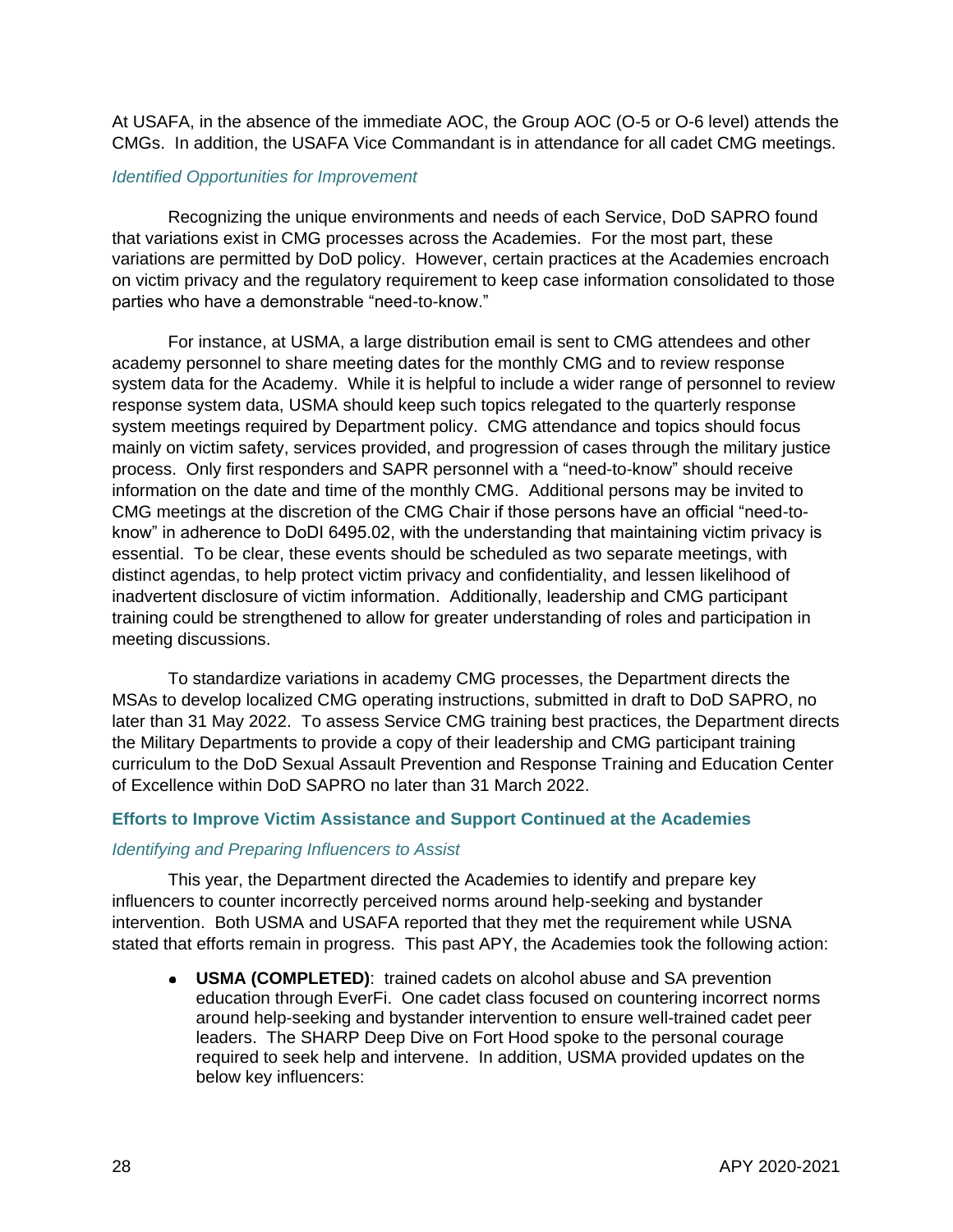- USMA highlighted the four types of "Character" cadets, including the Respect, Trust, Honor, and Wellness Cadets. These students specialize in cadet programs on equal opportunity, diversity and inclusion, SHARP, suicide prevention, spiritual wellness, mental health wellness, and honor. Additional details on these roles can be found in Appendix A.
- The USMA Trust Cadets held a Relational Wellness Lesson in which SHARP Subject Matter Experts (SME) presented information on healthy relationships, followed by in-person, squad-level discussions conducted by Trust Cadets to counter incorrect perceptions about healthy and unhealthy relationships.
- USMA worked with athletic leaders on the West Point football team to demonstrate healthy masculinity and bystander intervention.
- **USNA (IN PROGRESS)**: expanded the MAT to include midshipmen representation to work alongside the prevention workforce (e.g., SAPR, Command Managed Equal Opportunity (CMEO), Alcohol and Drug Education, suicide prevention, mental health services, and chaplains), as well as representatives from major departments and divisions from across the institution (e.g., athletics, academics, and medical)
	- Three First Class midshipmen were selected due to their status as key influencers within the Brigade, and they were active participants at each MAT meeting during the APY.
	- These midshipmen provided the team with the pulse of the Brigade, which afforded the MAT the ability to tailor messaging and programming of counterdestructive behavior prevention activities. These insights proved particularly useful and relevant during Restriction of Movement periods which occurred during Fall 2020 and Spring 2021 due to spikes in coronavirus numbers and found midshipmen confined to Bancroft Hall. Additional details on these activities can be found in Appendix B.
	- Efforts to identify and prepare influencers to assist in countering incorrectly perceived norms around help-seeking and bystander intervention remains in progress. The MAT continues to seek out the correct midshipmen influencers. Between the end of the APY 20-21 reporting period and the current year, USNA identified key influencers (i.e., midshipmen, faculty, staff, and coaches) and incorporated them in bystander intervention trainings during initial SHAPE sessions for new fourth class midshipmen.
- **USAFA (COMPLETED):** met the goal of improving victim assistance and support by  $\bullet$ recruiting and preparing influencers to assist cadets with questions, concerns, and expediting access to support resources.
	- USAFA peer influencer programs (i.e., Teal Ropes, PEERs, and Diversity and Inclusion Ropes) have taken a hands-on approach to address misperceptions surrounding SA and available resources to assist survivors.
	- Cadets apply to be involved in these programs and are interviewed by permanent party members. Their records are reviewed to ensure good academic and honor code standing, and AOCs are solicited for recommendations on each applicant. Once selected, cadets receive in-depth training on the content area including training on available resources and how to access helping agency support.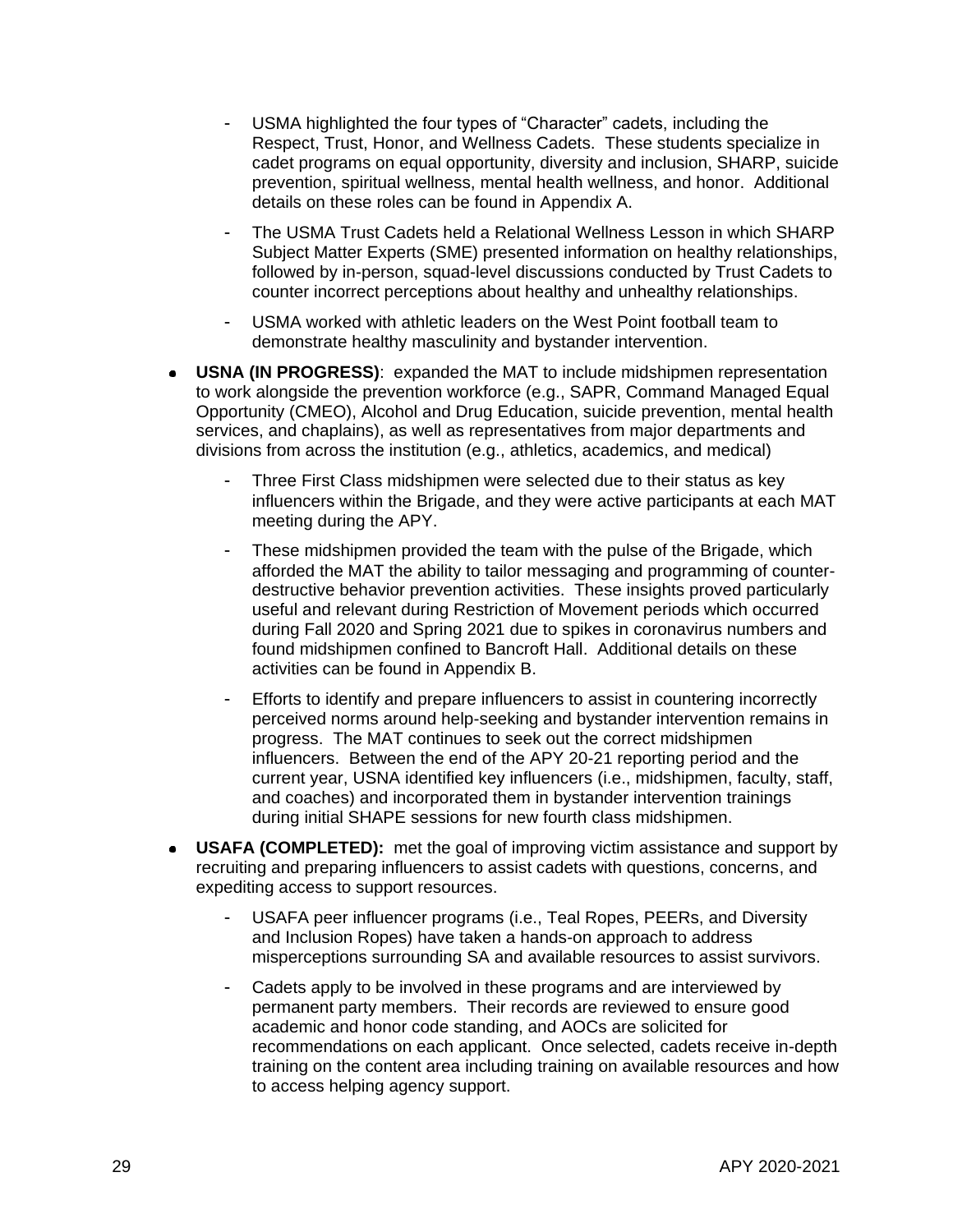Key influencers in cadet peer assistance groups conduct trainings within their assigned squadrons on topics such as retaliation and reprisal, Safe Helpline, Military One Source, trauma and how it affects the brain, bystander intervention, and healthy relationship to address potential barriers, dispel myths, facilitate open discussions, and normalize help-seeking behavior. Additional details on these activities can be found in Appendix C.

#### *Driving Help-Seeking Through Peer Groups*

This year, the Department directed the Academies to drive greater help-seeking through peer groups. All Academies met this requirement by taking the following action:

- **USMA (COMPLETED)**: updated resources and resource guides to include more details about the various support agencies and planned events to connect cadets to resources through the USMA Trust Cadets program.
	- The Trust Cadets developed three Lines of Effort that speak to a desire for cadets to own the problem and support others in seeking help. They promoted Trust and SHARP resources in a week in October, at two events on connecting cadets to resources during Sexual Assault Awareness and Prevention Month (SAAPM), and at USMA's Honorable Living Day.
- **USNA (COMPLETED)**: expanded the role of USNA SAPR GUIDEs (a team of 70 midshipmen) to provide Guidance, Understanding, Information, Direction and Education for individuals seeking support for incidents of discrimination, SH, and/or SA.
	- GUIDEs served as peer resources for both the SAPR and CMEO areas and were able to encourage help-seeking and counter existing narratives that represent barriers to reporting both SA and SH. The Team also built a curriculum for in-company training, thereby improving their visibility as a resource for their peers.
	- In response to commonly asked questions, the GUIDEs created a "How to Help a Friend" brief, which provides guidance about how to support victims. This brief is also posted prominently on the USNA SAPR webpage.
	- The Midshipmen Development Center continued their Peer Advisor Program, which includes intensive training to prepare participants with communication skills and knowledge of mental health and how to access them.
- **USAFA (COMPLETED)**: provided cadet peer assistance to victims of SA through the USAFA SAPR Teal Rope program, which currently has 108 trained cadets at the Academy (two per Squadron) and nine at the preparatory school. Teal Rope cadets have a visible and accessible presence among the cadet population, which may help to decrease the stigma of asking questions related to help-seeking and support.
	- In addition, USAFA's PEER program includes cadets trained in conflict resolution, active listening, SH, SA reporting, and suicide risk assessment and prevention. Two cadet PEERs are assigned to every Squadron and are the points of contact to whom other cadets to reach out when in need of additional support or services.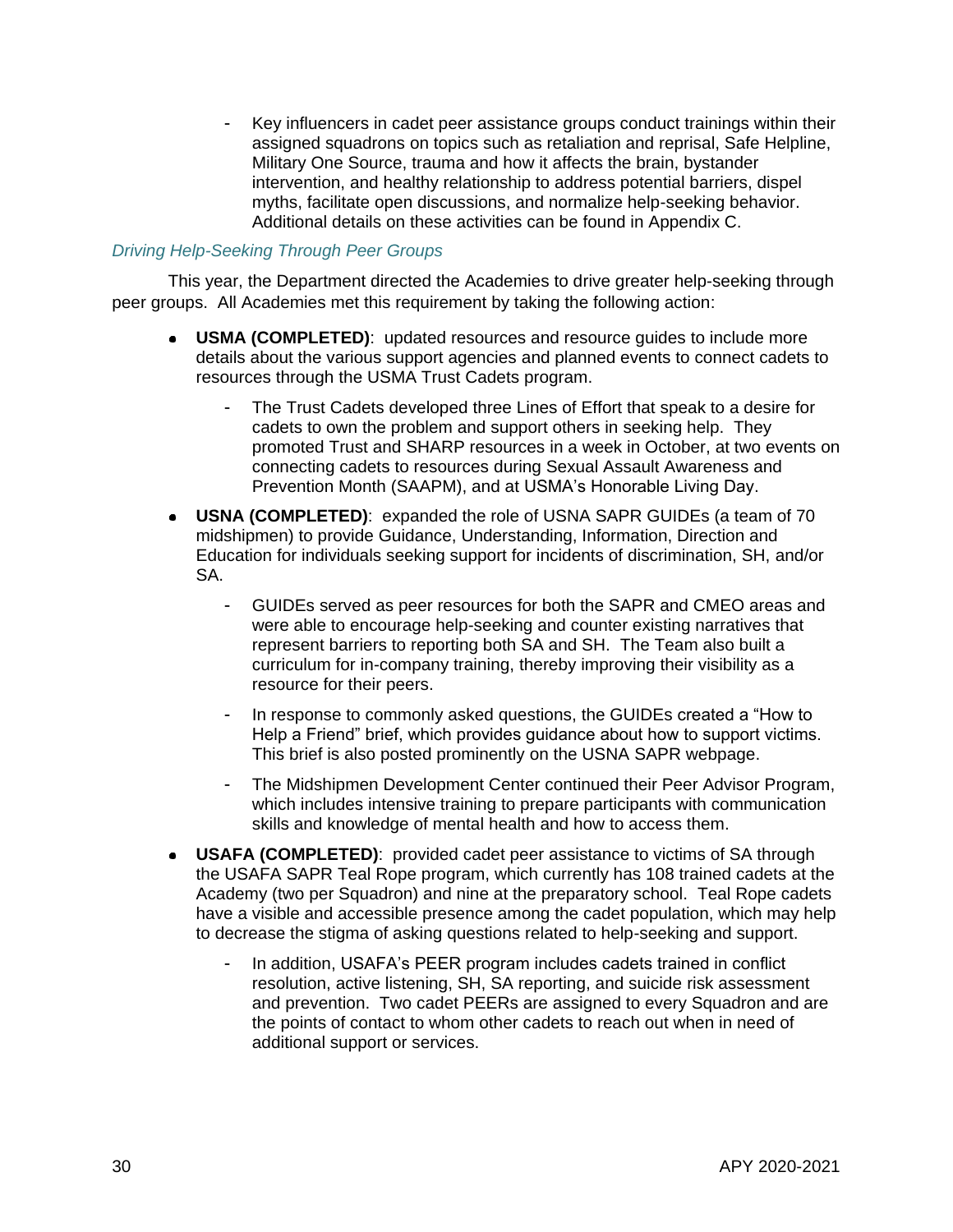## **Victim Care Throughout Coronavirus Pandemic**

All three Academies adjusted response efforts to ensure victim care and assistance remained a priority throughout the coronavirus pandemic. No discrepancies noted.

- **USMA** indicated that the pandemic did not largely affect its response efforts, as cadets were on campus for the majority of APY 20-21.
- **USNA** indicated that it worked across APY 20-21 to mitigate the effects of the coronavirus pandemic on its SAPR program.
- **USAFA** indicated that its SAPR office continued to have a physical presence on campus and used training opportunities to educate cadets on the availability of resources during times of restricted movement.

#### **Review of DD Form 2910, Victim Reporting Preference Statement**

Once signed by a victim with the SARC or VA, the Victim Reporting Preference Statement (i.e., DD Form 2910) officially documents a victim's desire to make either a Restricted or Unrestricted Report. The Department annually audits the Victim Reporting Preference Statements received at each Academy and compares the results with the data academy SARCs entered into DSAID. This year, the Department found that all forms were accounted for and appropriately stored at the Academies. No discrepancies were noted.

#### **Expedited Transfers between Academies**

Victims who file an Unrestricted Report of SA may request a transfer to a new duty location or installation to promote recovery and healing. In November 2019, the Department updated guidance to expand expedited transfer eligibility and procedures. Section 555 of the NDAA for FY 2020 required the Secretaries of the Military Departments concerned to develop regulations that inform cadets and midshipmen who are victims of a SA that they may request a transfer to another Academy or to enroll in a Senior Reserve Officers' Training Corps (ROTC) program affiliated with another institution of higher education.

DoD SAPRO hosted monthly working group meetings to help the Academies identify common policy elements and procedures to support development of Service policies responsive to this requirement. As a result, the Academies jointly developed standardized policy language to address transfer requests from cadet and midshipman victims of SA. In APY 20-21, the MSAs successfully transferred three cadets and midshipmen. In addition, USAFA continued to discuss their expedited transfer case at CMG sessions after it closed to ensure that the transferred cadet was well-acclimated and connected to resources.

### **Actions to Address**

Additional refinement is needed within each Academy's response system and process. Academies must now focus on the following action items.

### **CMG Opportunities for Improvement**

Variations exist in CMG processes across the Academies. For the most part, these variations are permitted by DoD policy. However, certain practices at the Academies may encroach on victim privacy and the regulatory requirement to keep case information consolidated to those parties who have a demonstrable "need-to-know." To standardize variations in Academy CMG processes, the Department directs the MSAs to develop localized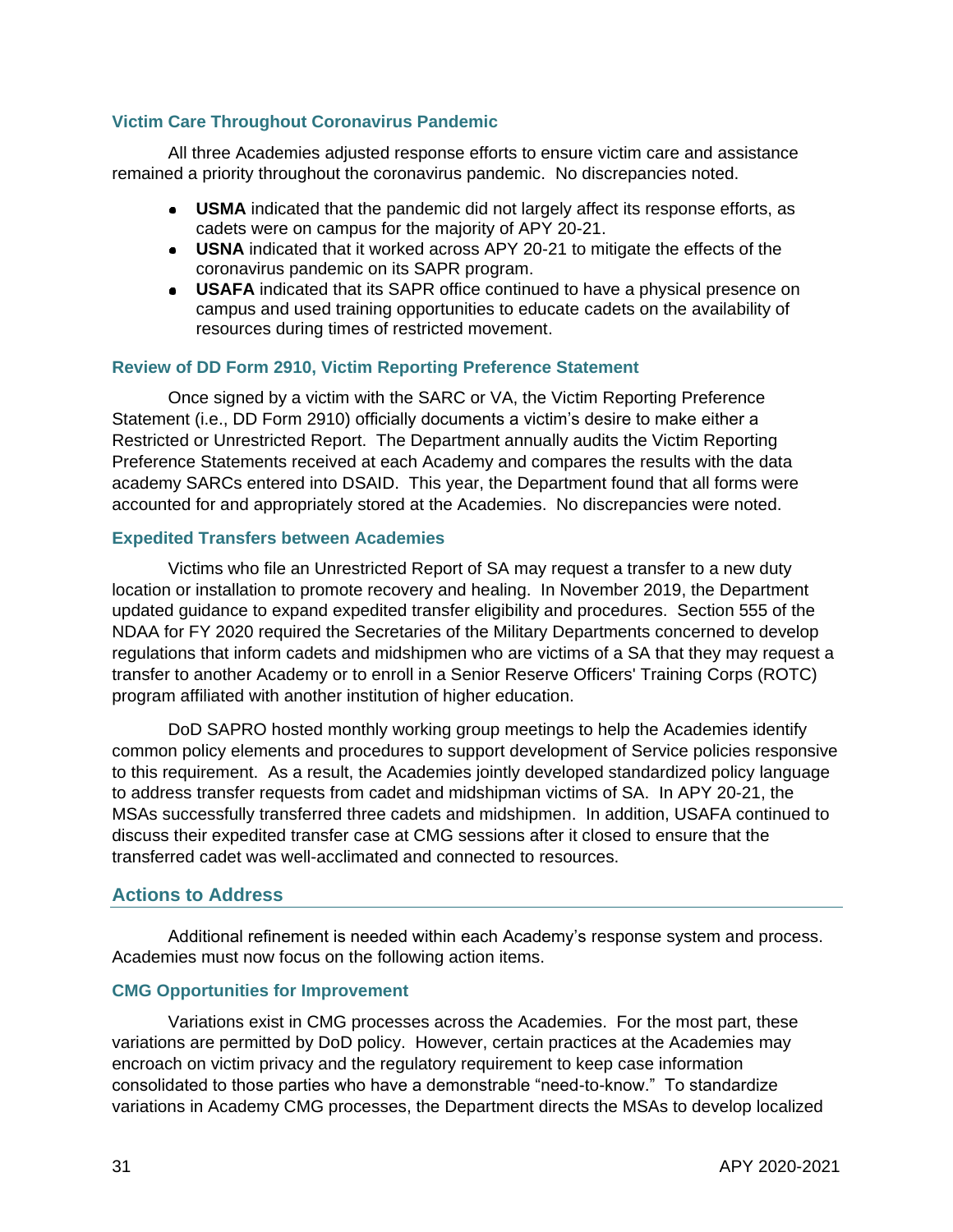CMG operating instructions, submitted in draft to DoD SAPRO, no later than 31 May 2022. To assess Service CMG training best practices, the Department directs the Military Departments to provide a copy of their leadership and CMG participant training curriculum to the DoD Sexual Assault Prevention and Response Training and Education Center of Excellence within DoD SAPRO no later than 31 March 2022.

### **Prevent Military Protective Order Violations**

Cadet and midshipman survivors of SA who participated in DoD SAPRO's Survivor Summit shared that being in the same classroom with their alleged perpetrator can be triggering and distracting for them during and after the military justice process. Therefore, to the extent possible and practical, the Academies will accommodate survivors by de-conflicting where they and the alleged perpetrators are assigned in their companies and classes, or notifying survivors ahead of time of the conflict so that they may best prepare themselves. In the next APY, the Academies will formalize processes and procedures to de-conflict victims' and alleged perpetrators' schedules to prevent Military Protective Order violations.

## **Assist the Department to Devise an Expedited Transfer Policy from the Academies to ROTC Detachments**

As described above, Section 555 of the NDAA for FY 2020 required the Department to devise policy and the Secretaries of the Military Departments to develop procedures to allow cadets and midshipmen who are victims of a SA to transfer to another Academy in an effort to help promote recovery and healing. Section 555 also directs that procedures be developed to allow academy cadets and midshipmen who are victims of a SA to transfer to a ROTC detachment at a civilian college or university. The transfer of academy cadets and midshipmen to a ROTC detachment presents potential challenges, including:

- Loss of Active Duty Service member status and a break in military service by transferring to ROTC.
- Loss of access to healthcare and mental health counseling.
- Inability to ensure acceptance into a civilian college or university on the timeline required by the victim.
- Inability to ensure full transfer of academic class credits to gaining college or university.
- Loss of Service Academy scholarship, which would not necessarily be available at the gaining civilian college or university or through ROTC.

The Department continues to explore ways to minimize potential impacts of transfers from or between Military Service Academies.

## **Improve SARC and SAPR VA Knowledge of Military Justice Process**

Department policy allows SAPR personnel to provide victims with general information about available reporting options and resources. However, SARCs and SAPR VAs may benefit from additional training on key elements of the investigative and military justice processes, accountability measures, and other topics as identified in coordination with the staff judge advocates of the Academies concerned, and SVC/VLCs.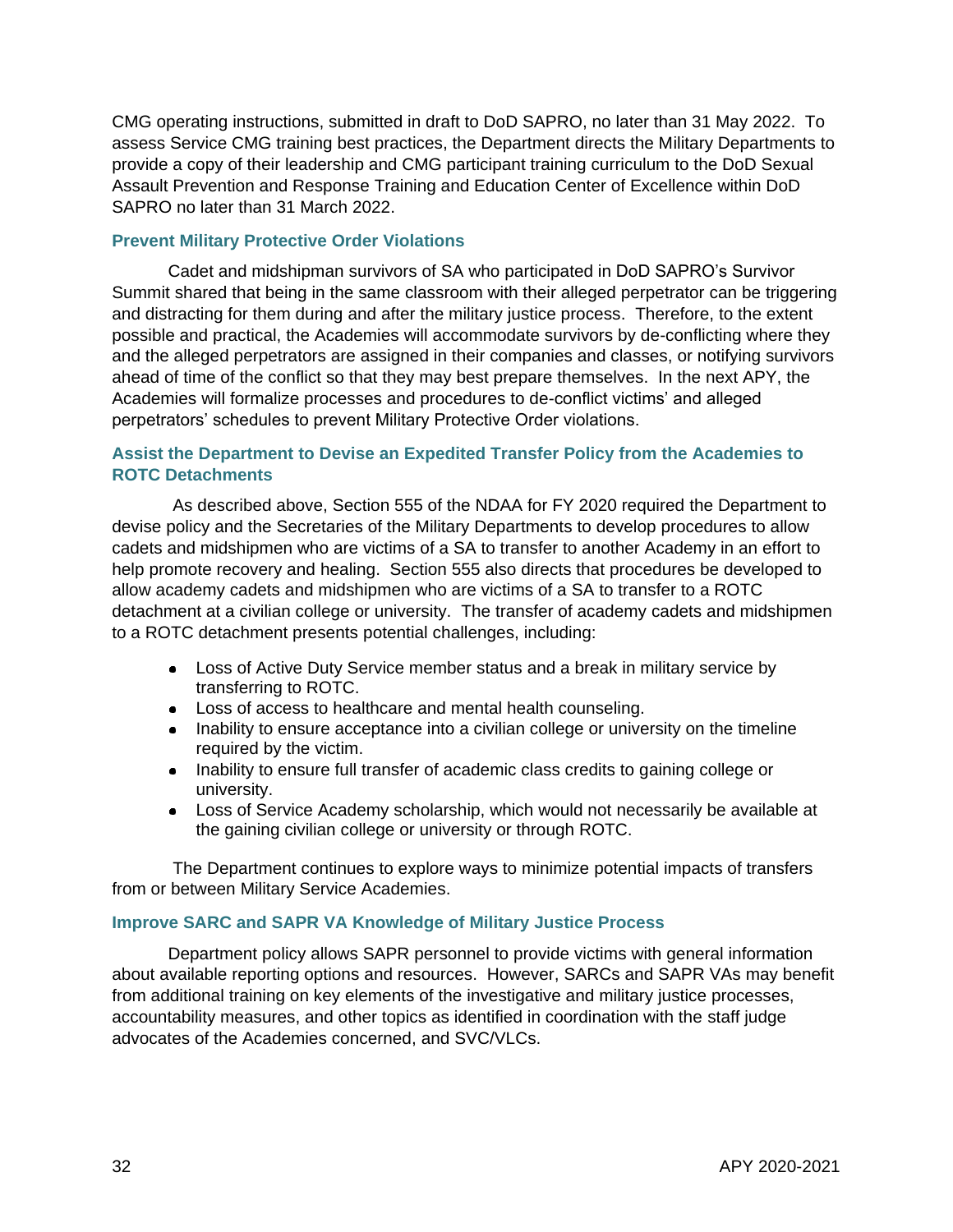## <span id="page-37-0"></span>Way Forward

The Department continues to approach SA holistically by focusing on prevention and leaders at all levels, addressing problematic culture, and promoting reporting options, including confidential venues. This report is an assessment of academy programs and policies and highlights areas for continued action.

## **Independent Review Commission on Sexual Assault in the Military (IRC)**

On February 26, 2021, the Secretary of Defense directed the IRC to conduct an impartial assessment of the Department's efforts to address SA. The Commission provided 82 recommendations on July 2, 2021 to improve the Department's approach to accountability, prevention, climate and culture, and victim care and support. On September 22, 2021, the Department approved a roadmap to implement IRC recommendations wherever possible. As of the time of the current report, the Department is executing action plans. As the Military Departments make associated changes to policy, programs, and personnel, the Academies' programs will also change significantly. A few of the key changes that will likely impact the Academies are identified below by the IRC Lines of Effort (LOE):

- **LOE 1 – Accountability:** an independent Special Trial Counsel and not the Academy Superintendent will prefer and refer court-martial cases involving certain offenses, including SA, as appropriate.
- **LOE 2 – Prevention**: IRC recommendations focused on creating a prepared prevention workforce and improving leadership capabilities to support the prevention mission. In addition, the IRC recommended updating and revising prevention interventions and resources for Service members early in their careers to address pre-military experiences and other risk factors. Implementation of these recommendations may influence the training that leaders and prevention personnel receive and the resources available to cadets and midshipmen. The Service Academies are generally ahead of the rest of their Military Departments given the investments they have made in prevention programming and personnel: the Academies have full-time, trained personnel assigned to prevention activities. Nonetheless, all three Academies have considerable work ahead of them to be at the end-state capability recommended by the IRC.
- **LOE 3 – Climate and Culture**: IRC recommendations focused on improving climate  $\bullet$ assessment and equipping leaders to use climate assessment data to address risk factors early. The tools and training developed to support these recommendations will likely influence the leadership development that cadets and midshipmen receive at the Service Academies. The Department directs the Academies to align their climate assessment process with the Secretary's Immediate Actions (February 2021) and develop an accountability process by which cadet and midshipman risk factors can be identified, addressed, and reported by both class year and by cadet/midshipman organizational unit structure. Cadets and midshipmen should also be required to participate in development of actions to address and oversight of solutions to risk factors identified in climate survey results.
- **LOE 4 – Victim Care and Support**: IRC recommendations for the force largely focused on eliminating collateral duty SARCs and SAPR VAs and freeing these SAPR personnel from inappropriate command influence. The Department's recent on-site assessments found no evidence of inappropriate leadership influence on